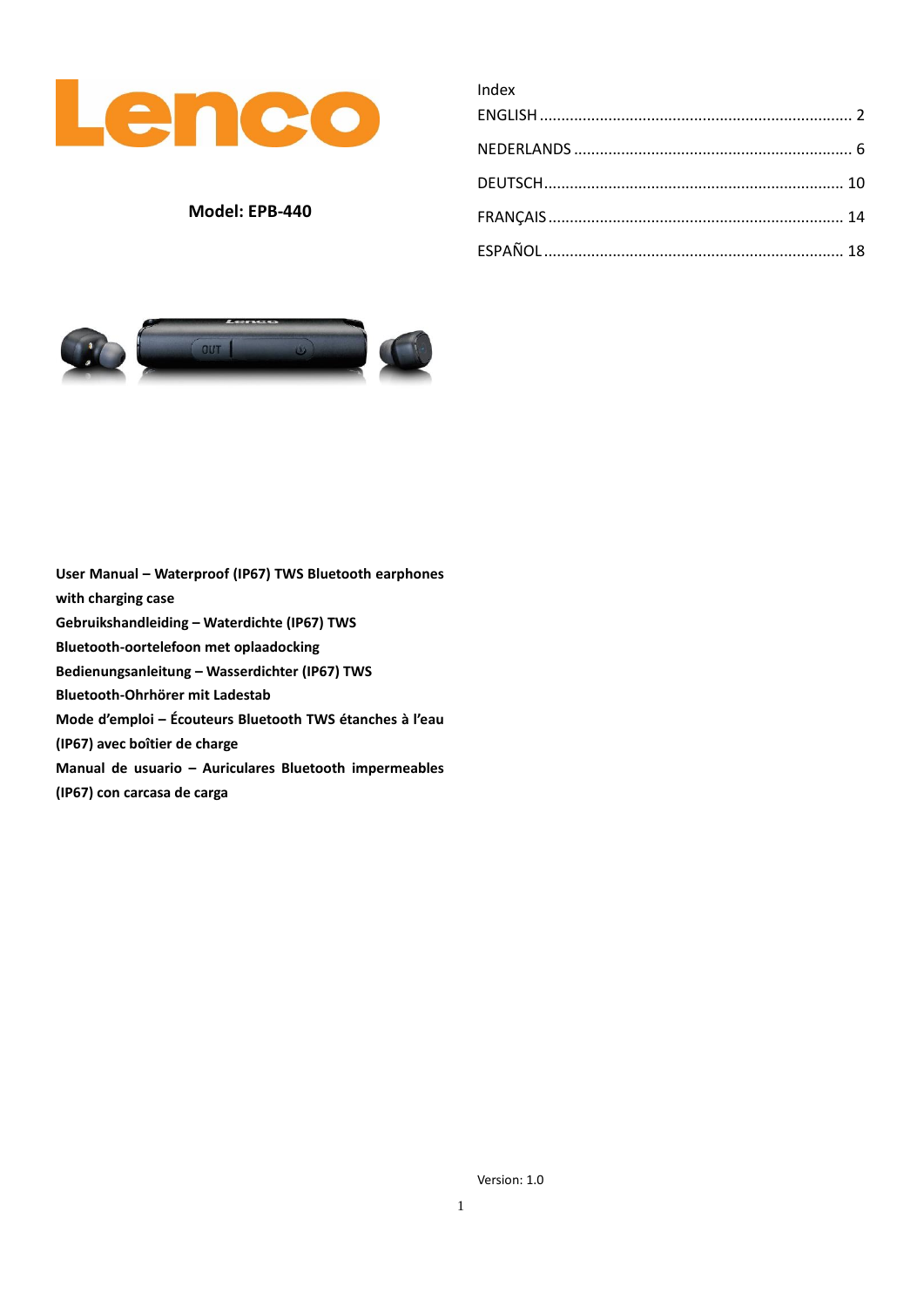# <span id="page-1-0"></span>ENGLISH EPB-440

## **CAUTION:**

Usage of controls or adjustments or performance of procedures other than those specified herein may result in hazardous radiation exposure.

This unit should not be adjusted or repaired by anyone except qualified service personnel.

# **PRECAUTIONS BEFORE USE**

### **KEEP THESE INSTRUCTIONS IN MIND:**

- 1. Clean only with a slightly damp cloth.
- 2. Install in accordance with the supplied user manual.
- 3. \* Don't step on or pinch the power adaptor. Be very careful, particularly near the plugs and the cable's exit point. Do not place heavy items on the power adaptor, which may damage it. Keep the entire device out of children's reach! When playing with the power cable, they can seriously injure themselves.
- 4. \* Unplug this device during lightning storms or when unused for a long period.
- 5. Keep the device away from heat sources such as radiators, heaters, stoves, candles and other heat-generating products or naked flame.
- 6. Avoid using the device near strong magnetic fields.
- 7. Electrostatic discharge can disturb normal usage of this device. If so, simply reset and restart the device following the instruction manual. During file transmission, please handle with care and operate in a static-free environment.
- 8. Warning! Never insert an object into the product through the vents or openings. High voltage flows through the product and inserting an object can cause electric shock and/or short circuit internal parts. For the same reason, do not spill water or liquid on the product.
- 9. Although this device is manufactured with the utmost care and checked several times before leaving the factory, it is still possible that problems may occur, as with all electrical appliances. If you notice smoke, an excessive build-up of heat or any other unexpected phenomena, you should disconnect the plug from the main power socket immediately.
- 10. This device must operate on a power source as specified on the specification label. If you are not sure of the type of power supply used in your home, consult your dealer or local power company.
- 11. \* The socket outlet must be installed near the equipment and must be easily accessible.
- 12. \* Do not overload ac outlets or extension cords. Overloading can cause fire or electric shock.
- 13. \* Devices with class 1 construction should be connected to a main socket outlet with a protective earthed connection.
- 14. \* Devices with class 2 construction do not require a earthed connection.
- 15. Keep away from rodents. Rodents enjoy biting on power cords.
- 16. \* Always hold the plug when pulling it out of the main supply socket. Do not pull the power cord. This can cause a short circuit.
- 17. Avoid placing the device on any surfaces that may be subject to vibrations or shocks.
- 18. To clean the device, use a soft dry cloth. Do not use solvents or petrol based fluids. To remove severe stains, you may use a damp cloth with dilute detergent.
- 19. The supplier is not responsible for damage or lost data caused by malfunction, misuse, modification of the device or battery replacement.
- 20. Do not interrupt the connection when the device is formatting or transferring files. Otherwise, data may be corrupted or lost.
- 21. If the unit has USB playback function, the usb memory stick should be plugged into the unit directly. Don't use an usb extension cable because it can cause interference resulting in failing of data.
- 22. \* To completely disconnect the power input, the mains plug of the apparatus shall be disconnected from the mains, as the disconnect device is the mains plug of apparatus.
- 23. If the unit works with battery, Battery shall not be exposed to excessive heat such as sunshine, fire or the like.
- 24. Attention should be drawn to the environmental aspects of battery disposal.
- 25. The apparatus can only be used in moderate extremely cold or climates warm environments should be avoided.
- 26. The rating label has been marked on the bottom or back panel of the apparatus.
- 27. This device is not intended for use by people (including children) with physical, sensory or mental disabilities, or a lack of experience and knowledge, unless they're under supervision or have received instructions about the correct use of the device by the person who is responsible for their safety.
- 28. This product is intended for non professional use only and not for commercial or industrial use.
- 29. Make sure the unit is adjusted to a stable position. Damage caused by using this product in an unstable position or by failure to follow any other warning or precaution contained within this user manual will not be covered by warranty.
- 30. Never remove the casing of this apparatus.
- 31. Never place this apparatus on other electrical equipment.
- 32. Do not use or store this product in a place where it is subject to direct sunlight, heat, excessive dust or vibration.
- 33. Do not allow children access to plastic bags.
- 34. Only use attachments/accessories specified by the manufacturer.
- 35. Refer all servicing to qualified service personnel. Servicing is required when the apparatus has been damaged in any way, such as the power supply cord or the plug, does not operate normally, or has been dropped.
- 36. \* Do not use a damaged power cord or plug or a loose outlet. Doing so may result in fire or electric shock.
- 37. Prolonged exposure to loud sounds from personal music players may lead to temporary or permanent hearing loss.

# **INSTALLATION**

- Unpack all parts and remove protective material.
- \* Do not connect the unit to the mains before checking the mains voltage and before all other connections have been made.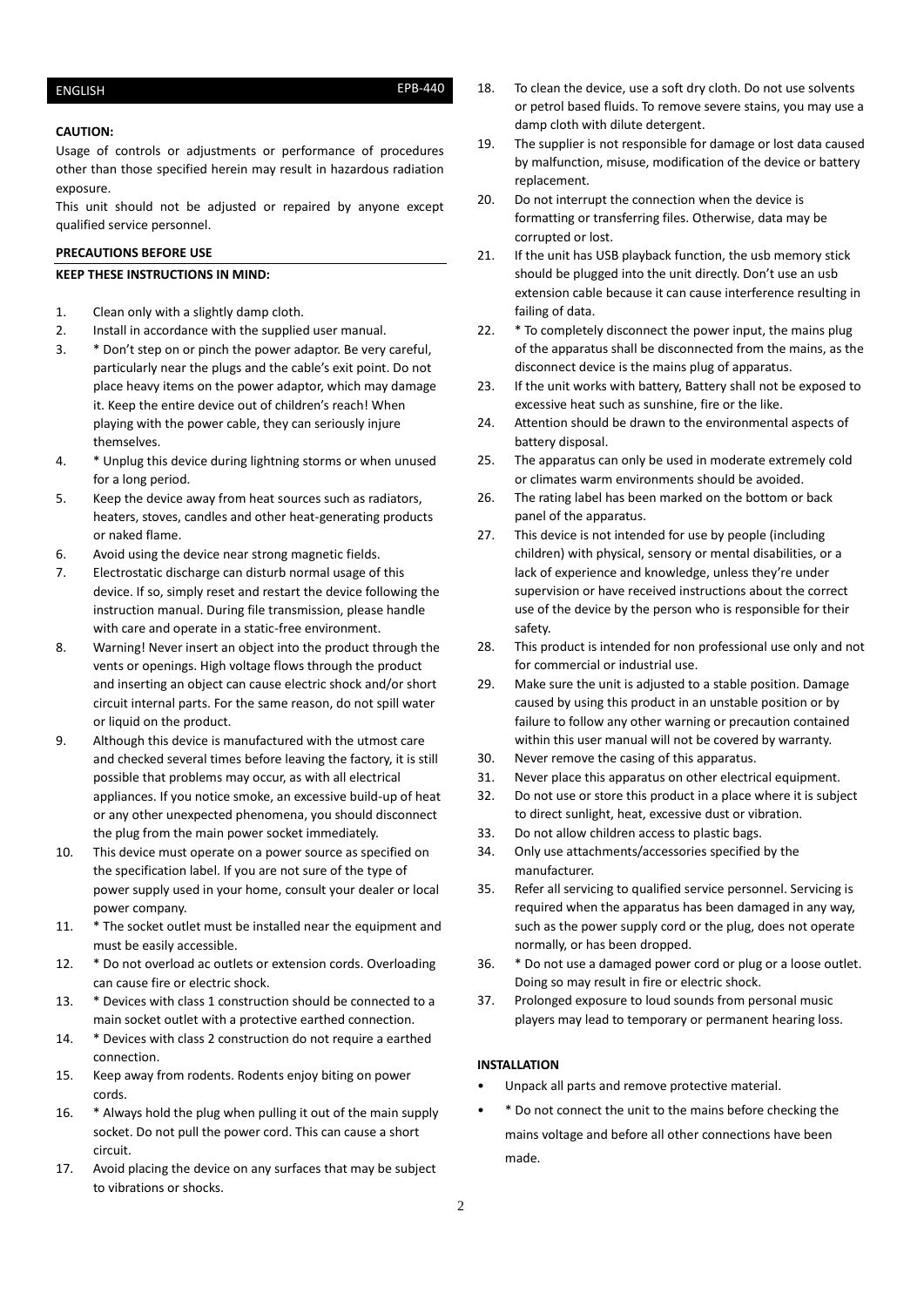**\* Those instruction are related only to products using power cable** 

**or AC power adaptor.** 

### **Component:**

- 1. Home-Key 6. Earbuds
- 2. LED indicator light 7. Earphone Silicone
- 3. Power supply indicator lamp 8. Charging Input
- 4. Charger output 9. Conversation Hole
- 5. PowerKey

- 
- -



## **User manual**

Power on: Long press home key until the blue indicator light flash, then you will hear voice prompt "power on".

Power off: Long press Home-key until the red Indicator light on 2 second, then you will hear voice prompt "power off".

Connected: Blue lights flash every 4 seconds

Coming calls: Blue lights flash quickly.

Accept call: Short press Home-key on **Right** earbud

press key once

Reject Call: Press 1 sec. Home-key on **Right** earbud

Music: Press home key once is PAUSE

Press 2 times Home key is NEXT song

sound could be bad, flat, no bass.

Press 3 times Home key is PREVIOUS song

Re-connection: Auto reconnect the paired phone when turned on (some mobiles need to manual to reconnect on the phone)

**Eartips:** the product is delivered with 3 pairs of eartips. It is very important that you select the right size of eartip fitting the best your ears. Fore 2 reasons: the comfort and stability and also for the quality of the sound: if you have the right size, the sound quality

will be the best: good bass and clear music. If the size is wrong, the



### **Bluetooth pairing** (dual headset):

- 1. Take the 2 earbuds out of the charging case and press "R" and "L" Home-keys together for 1 second until blue light appear on each earbud, then short red light. The blue light will shortly flashes every 4 seconds to show that the earbuds are paired together.
- 2. First time pairing of the earbuds with your mobile phone. Long press the Home-key of the "R" earbud until blue/red lights are flashing alternatively. Activate the bluetooth on your mobile phone and look for the Lenco EPB-440 device in the bluetooth device list and select it. The blue/red light on the "R" earbud will then stop flashing and your pair of earbuds are now connected with the mobile phone. In the earbuds you can ear the voice message "phone connected" and the blue led will flash every 4 seconds on each earbud while in use.
- 3. When you want to stop listening to your earphones, just long press the right Home-key until red led is lighting, then the leds will be OFF on both earbuds.

In the earbuds you can ear the voice message "power off".

# **How to wear:**

The "L" earbud should be put in the Left ear and the "R" earbud in the Right ear. The best position is to enter the earbud vertically into the ear with the "L" and the "R" letter on top and turn each earbud towards the back direction of the ear and try to find the position where the earbud is not moving when you shake your head.



#### **Charging the two earbuds**

1. Put each earbud into the charging case. The charging is done by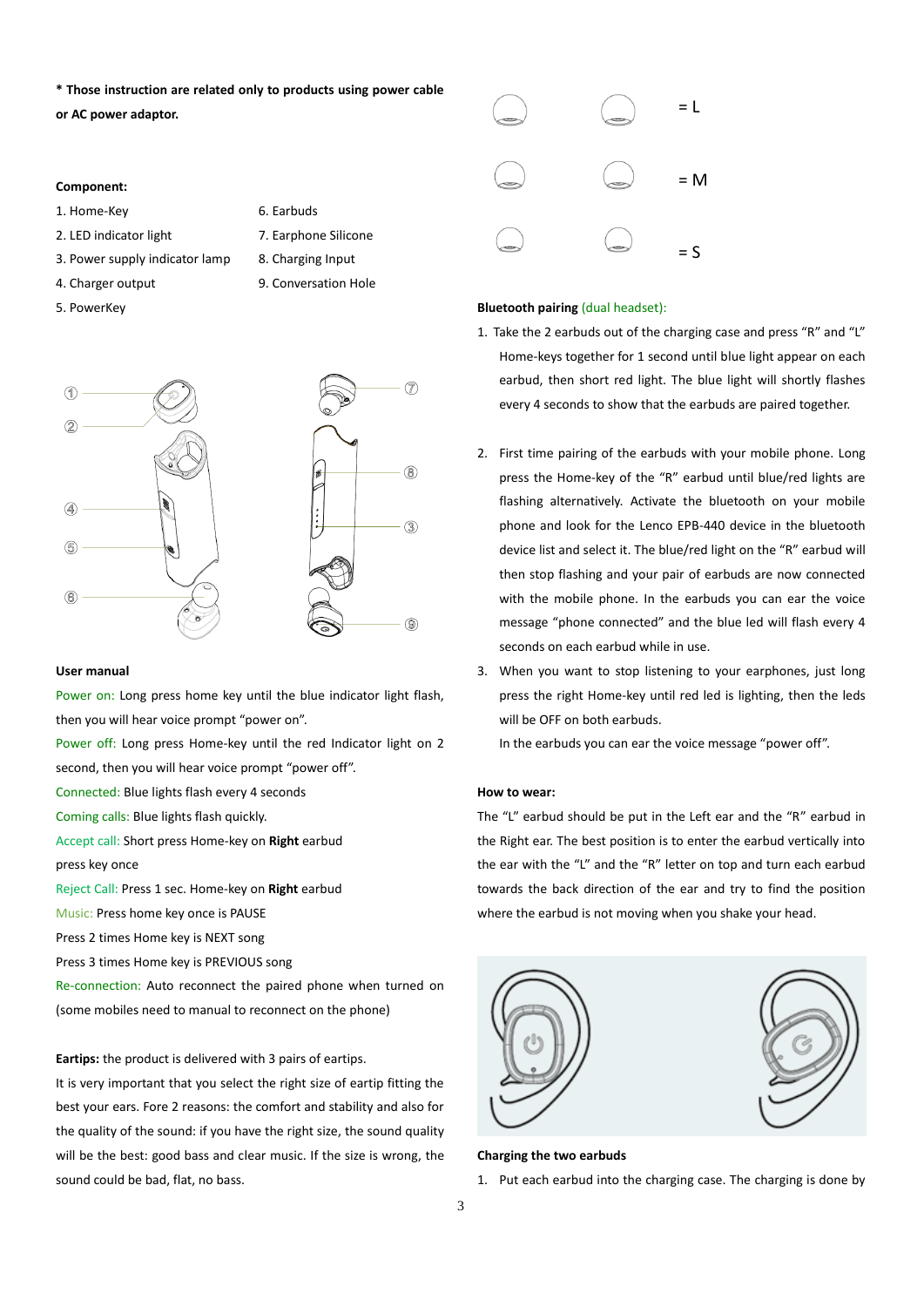magnetic absorption and the earbuds will be charged automatically when inserted in their charging cavity. The led of each earbud will light in red when charging. If there is no red light, it probably means that the earbud is not well positioned.

When the earbuds are charged, the leds will light blue and then go OFF.



## **Charging the charging case**

On one side of the casing, you can find the "IN" cover. You can open this cover and connect the micro USB cable to it. At the other side of the cable you can connect the USB to a PC or to a USB-AC adaptor for charging the charging case.

Near the "IN" cover you can see 4 leds: they show the remaining power in the charging case: 4 blue leds is full, 1 blue led is low battery: you need to recharge!

To check the remaining power, just short press the POWER KEY, it will activate the blue leds.

### **Charging your smartphone**

If really needed you can also charge your smartphone with the charging case of your EPB-440: you can connect the USB cable in the "OUT" connector of the casing and you will have maximum 850mah

of battery power. This is more an emergency battery, but can provide between 1 or 2 hours of energy. **Products Specification:** Bluetooth Version: V4.2+BR/EDR Bluetooth Profiles: HFP1.6/HSP, A2DP and AVRCP profiles. Bluetooth transmission range: 10 m Powerbank Battery: 850 mAh Earphone battery: 45 mAh Earphone Total Standby time: 1000 hours Earphone charge time: 1 hour Earphone Non-stop talking Time: 4 hours Earphone music listening time: 4 hours

Earphone total Talking time: 100 hours Waterproof rating: IP67 Power bank input voltage: 5 V Transmission frequency: 2.4G-2.48GHz

#### **Guarantee**

Lenco offers service and warranty in accordance to European law, which means that in case of repairs (both during and after the warranty period) you should contact your local dealer.

Important note: It is not possible to send products that need repairs to Lenco directly.

Important note: If this unit is opened or accessed by a non-official service center in any way, the warranty expires.

This device is not suitable for professional use. In case of professional use, all warranty obligations of the manufacturer will be voided.

## **Disclaimer**

Updates to Firmware and/or hardware components are made regularly. Therefore some of the instruction, specifications and pictures in this documentation may differ slightly from your particular situation. All items described in this guide for illustration purposes only and may not apply to particular situation. No legal right or entitlements may be obtained from the description made in this manual.

# **Disposal of the Old Device**



This symbol indicates that the relevant electrical product or battery should not be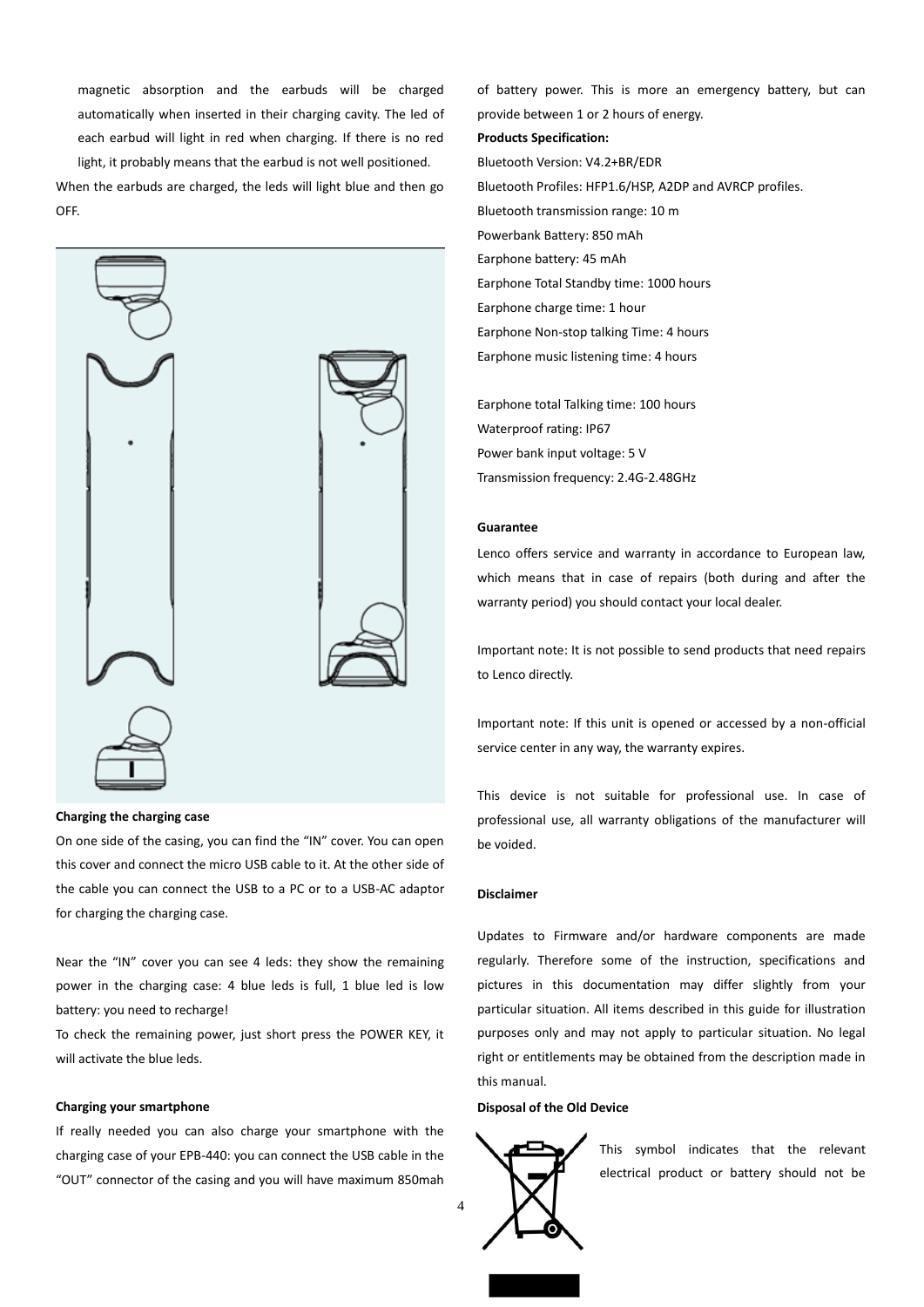disposed of as general household waste in Europe. To ensure the correct waste treatment of the product and battery, please dispose them in accordance to any applicable local laws of requirement for disposal of electrical equipment or batteries. In so doing, you will help to conserve natural resources and improve standards of environmental protection in treatment and disposal of electrical waste (Waste Electrical and Electronic Equipment Directive).

# **CE Marking**

Products with the CE marking comply with the EMC Directive (2014/30/EU) and the Low Voltage Directive (2014/35/EU) issued by the Commission of the European Community.

Hereby, Lenco Benelux BV, Thermiekstraat 1a, 6361 HB Nuth, The Netherlands, declares that this product is in compliance with the essential requirements.

The declaration of conformity may be consulted at [techdoc@lenco.com](mailto:techdoc@lenco.com)

### **Service**

For more information and helpdesk support, please visit

### [www.lenco.com](http://www.lenco.com/)

Lenco Benelux BV, Thermiekstraat 1a, 6361 HB, The Netherlands.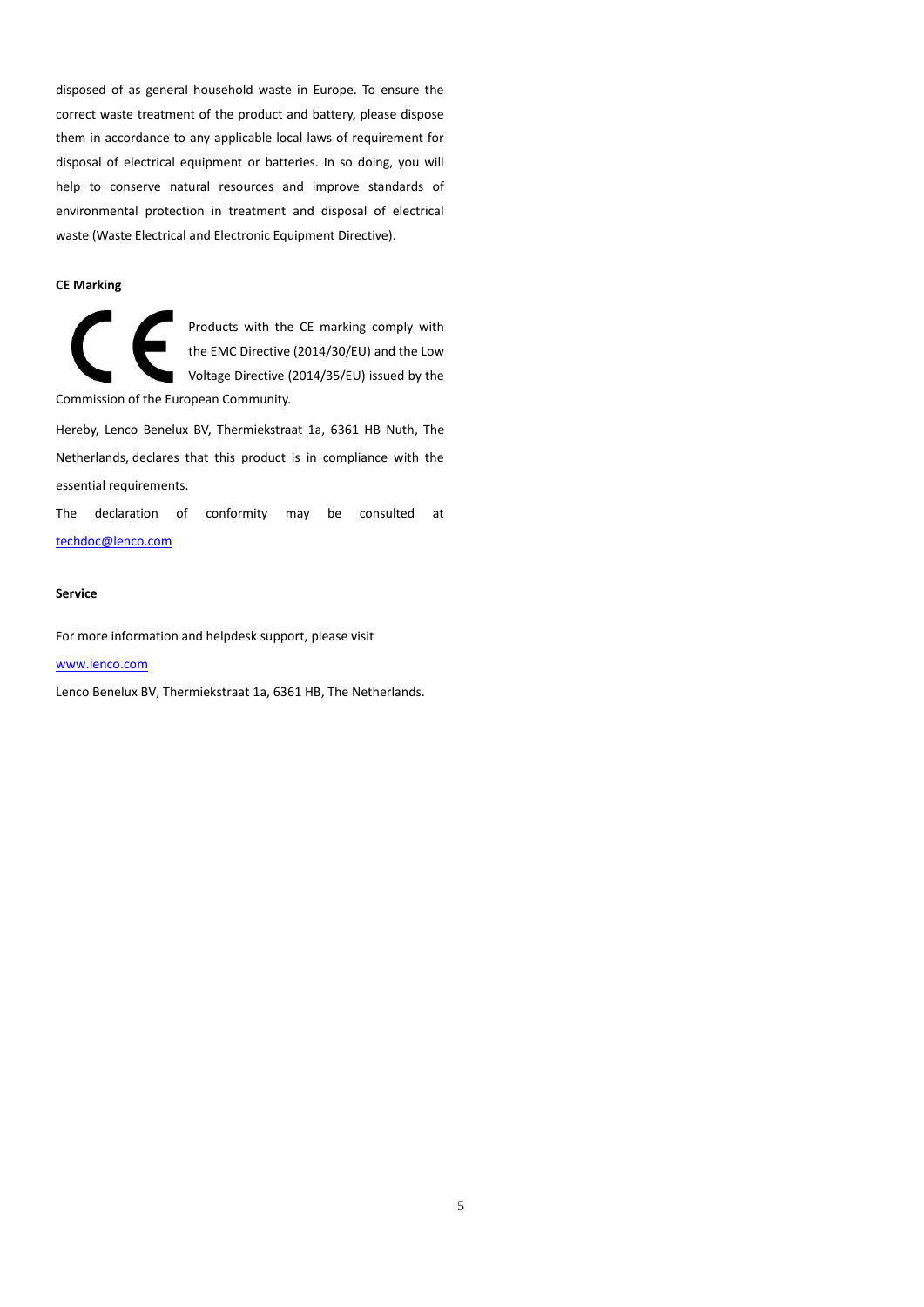# <span id="page-5-0"></span>NEDERLANDS EPB-440

### **LET OP:**

Gebruik van bedieningen of afstellingen of uitvoer van procedures anders dan gespecificeerd in deze documentatie kan leiden tot blootstelling aan schadelijke straling.

Dit apparaat dient uitsluitend te worden aangepast of gerepareerd door gekwalificeerd onderhoudspersoneel.

## **VOORZORGSMAATREGELEN VOOR GEBRUIK**

### **ONTHOUD DE VOLGENDE INSTRUCTIES:**

- 1. Reinig het uitsluitend met een licht vochtige doek.
- 2. Installeer het product volgens de meegeleverde gebruikershandleiding.
- 3. \*Nooit op de stroomadapter stappen of deze indrukken. Wees voornamelijk voorzichtig in de buurt van de stekkers en het punt waar de kabel uit het apparaat komt. Plaats geen zware voorwerpen op de stroomadapter, om beschadiging ervan te voorkomen. Houd het gehele apparaat buiten bereik van kinderen! Wanneer kinderen met de voedingskabel spelen, kunnen zij ernstig letsel oplopen.
- 4. \*Haal de stekker uit het stopcontact tijdens onweer of wanneer u deze langere tijd niet gebruikt.
- 5. Houd het apparaat uit de buurt van hittebronnen, zoals radiatoren, verwarmingen, kachels, kaarsen en andere hittegenererende producten of open vuur.
- 6. Gebruik dit apparaat niet in de buurt van krachtige magnetische velden.
- 7. Elektrostatische ontlading kan normaal gebruik van dit apparaat verstoren. U hoeft het apparaat in dit geval slechts te resetten en opnieuw op te starten volgens de gebruikershandleiding. Wees voorzichtig tijdens bestandsoverdracht en gebruik het product in een omgeving zonder statische interferentie.
- 8. Waarschuwing! Steek nooit een voorwerp via de ventilatie- of andere openingen in het product. Er is hoogspanning in het product aanwezig en als u er een object insteekt, kan dat een elektrische schok veroorzaken en/of kortsluiting in de interne onderdelen. Mors om dezelfde reden geen water of vloeistof op het product.
- 9. Alhoewel dit apparaat met grote zorg gefabriceerd en verschillende keren geïnspecteerd is voordat het de fabriek verlaat, is het nog steeds mogelijk dat er problemen optreden, zoals met alle elektrische apparaten. Als u rook, een overmatige hitteontwikkeling of enig ander onverwacht verschijnsel opmerkt, moet u onmiddellijk de stekker van het netsnoer uit het stopcontact halen.
- 10. Dit apparaat moet werken op een voedingsbron, zoals aangegeven op het specificatieplaatje. Als u twijfelt over het type voeding dat gebruikt wordt in uw huis, raadpleeg dan uw dealer of plaatselijk energiebedrijf.
- 11. \*Het stopcontact moet in de buurt van de apparatuur zijn geïnstalleerd en eenvoudig te bereiken zijn.
- 12. \*Overbelast stopcontacten of verlengsnoeren niet. Overbelasting kan brand of een elektrische schok veroorzaken.
- 13. \*Apparaten met een Klasse 1 structuur dienen te worden aangesloten op een stopcontact met een beschermende aardverbinding.
- 14. \*Apparaten met een Klasse 2 structuur vereisen geen aardverbinding.
- 15. Houd het uit de buurt van knaagdieren. Knaagdieren knauwen graag aan voedingskabels.
- 16. \*Houd altijd de stekker vast wanneer u deze uit het stopcontact trekt. Trek nooit aan de voedingskabel. Dit kan tot een kortsluiting leiden.
- 17. Vermijd om het toestel te plaatsen op een ondergrond die blootgesteld kan worden aan trillingen of schokken.
- 18. Gebruik een zacht, droog doekje om het apparaat te reinigen. Gebruik geen oplosmiddelen of op benzine gebaseerde vloeistoffen. U kunt een vochtig doekje met verdund schoonmaakmiddel gebruiken om hardnekkige vlekken te verwijderen.
- 19. De leverancier is niet verantwoordelijk voor schade of verloren gegevens veroorzaakt door storing, misbruik, modificatie van het apparaat of batterijvervanging.
- 20. Onderbreek nooit de verbinding wanneer het apparaat formatteert of bestanden overdraagt. De gegevens kunnen anders corrupt of verloren raken.
- 21. Indien het apparaat een USB-afspeelfunctie heeft, moet de USB-geheugenstick rechtstreeks op het apparaat worden aangesloten. Gebruik geen USB-verlengkabel, omdat die kan leiden tot storingen met foutieve gegevens als gevolg.
- 22. \*Om de verbinding met de stroomaansluiting volledig te verbreken, moet de stekker van het apparaat uit het stopcontact worden gehaald, omdat de stekker van het apparaat de hoofdschakelaar is.
- 23. Indien het apparaat op batterijen kan werken, dan mogen de batterijen niet aan overmatige hitte, zoals zonlicht, open vuur e.d. worden blootgesteld.
- 24. Aandacht voor het milieu is nodig bij het verwijderen van de batterijen.
- 25. Het apparaat kan alleen worden gebruikt in gematigde klimaten. Extreem koude of warme omgevingen moeten worden vermeden.
- 26. Het nominale specificatielabel is te vinden op het paneel aan de onder- of achterkant van het apparaat.
- 27. Dit apparaat is niet bestemd voor gebruik door mensen (inclusief kinderen) met fysieke, zintuiglijke of geestelijke gebreken of gebrek aan kennis en ervaring, tenzij zij onder toezicht staan of instructies hebben over het juiste gebruik van het apparaat hebben gekregen van de persoon die verantwoordelijk is voor hun veiligheid.
- 28. Dit product is alleen voor niet-professioneel gebruik bedoeld en niet voor commercieel of industrieel gebruik.
- 29. Verzeker u ervan dat het apparaat in een stabiele positie staat opgesteld. Schade, veroorzaakt door het gebruik van dit product in een onstabiele positie, of door het niet naleven van waarschuwingen of voorzorgsmaatregelen genoemd in deze handleiding, valt niet onder de garantie.
- 30. Verwijder nooit de behuizing van dit apparaat.
- 31. Plaats dit apparaat nooit op andere elektrische apparatuur.
- 32. Dit product niet gebruiken of opslaan op plaatsen waar het wordt blootgesteld aan direct zonlicht, hitte, buitensporig veel stof of trillingen.
- 33. Geef kinderen geen gelegenheid in aanraking met plastic zakken te komen.
- 34. Gebruik uitsluitend uitbreidingen/accessoires gespecificeerd door de fabrikant.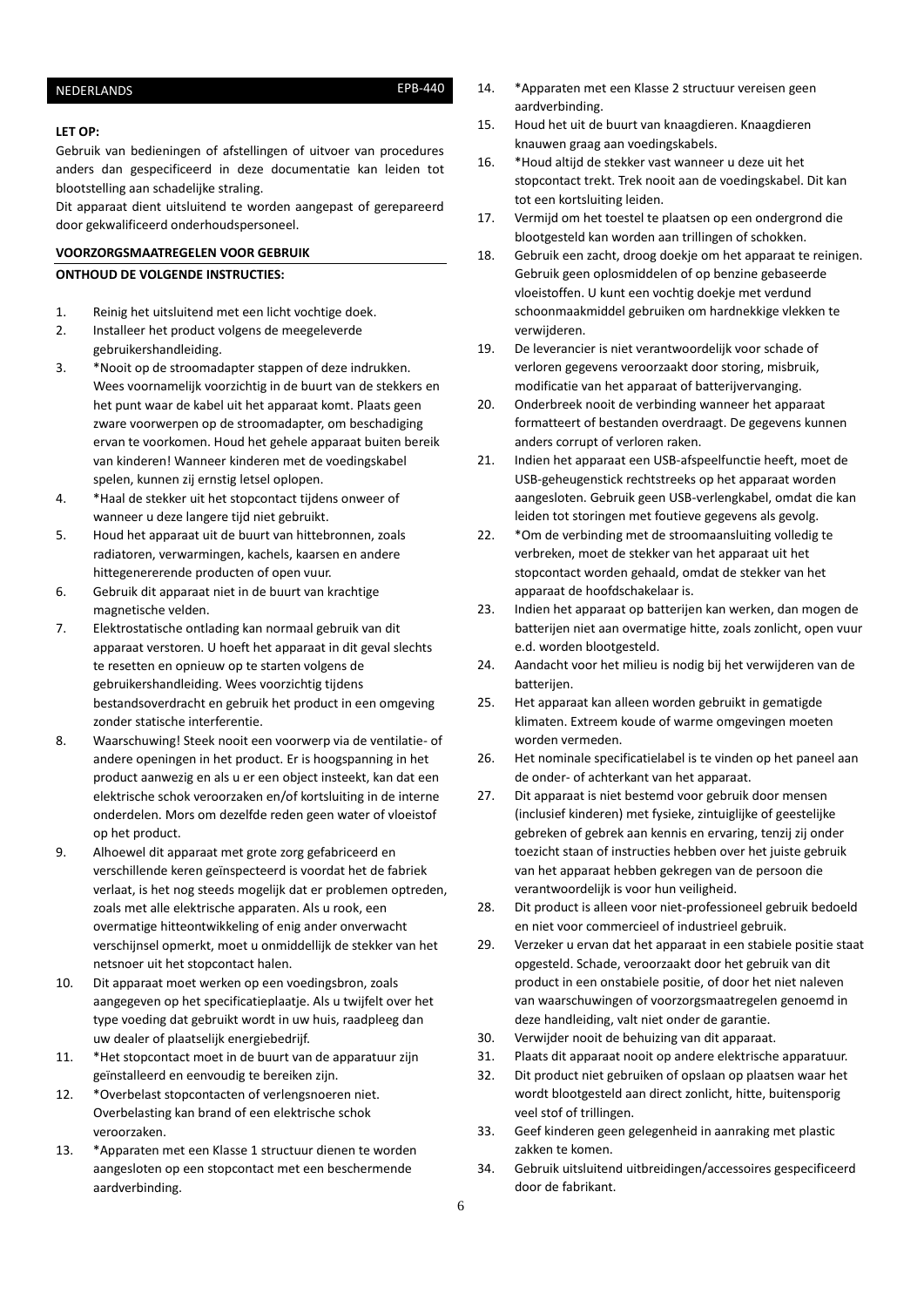- 35. Laat alle reparaties over aan gekwalificeerd onderhoudspersoneel. Reparatie is vereist wanneer het apparaat beschadigd is geraakt, bijv. wanneer de voedingskabel of stekker schade vertoont, het apparaat niet normaal werkt of het apparaat is gevallen.
- 36. \*Gebruik nooit een beschadigde voedingskabel of stekker of een los stopcontact. Dit vormt namelijk een risico op brand of elektrische schokken.
- 37. Langdurige blootstelling aan luid geluid van persoonlijke muziekspelers kan leiden tot tijdelijke of permanente gehoorbeschadiging.

# **INSTALLATIE**

- Pak alle onderdelen uit en verwijder de beschermende materialen.
- \*Sluit het apparaat niet aan op het stopcontact, voordat u de netspanning hebt gecontroleerd en voordat alle andere aansluitingen zijn gemaakt.

# **\*Deze instructies hebben alleen betrekking op producten met een netsnoer of AC-voedingsadapter.**

## Onderdeel:

- 1. Hometoets 6. Oordoppen
- 2. LED-indicatielampje 7. Silicium oortelefoon
	-
- 3. Aan-/uitindicatielampje 8. Laadingang
- 
- 5. Aan-/uittoets
- 
- 
- 
- 4. Laderuitgang 9. Gespreksgat



# **Gebruiksaanwijzing**

Aanzetten: Houd de Hometoets ingedrukt totdat het blauwe indicatielampje begint te knipperen en u zult vervolgens de gesproken melding "power on" (aanzetten) horen.

Uitzetten: Houd de Hometoets ingedrukt totdat het rode indicatielampje 2 seconden lang oplicht en u zult vervolgens de gesproken melding "power off" (uitzetten) horen.

Verbonden: Blauwe lampjes knipperen elke 4 seconden.

Inkomende oproepen: Blauwe lampjes knipperen snel.

Oproep accepteren: Druk kort op de Hometoets op de **Rechter** oordop

druk eenmaal op de toets

Oproep weigeren: Druk 1 sec. op de Hometoets op de **Rechter** oordop

Muziek: Druk eenmaal op de Hometoets om te PAUZEREN

Druk 2 keer op de Hometoets voor de VOLGENDE track

Druk 3 keer op de Hometoets voor de VORIGE track

Opnieuw verbinden: Automatisch opnieuw verbinding maken met de gepaarde telefoon wanneer ingeschakeld (sommige mobiele telefoons moeten handmatig worden verbonden via de telefoon)

**Oordoppen:** het product wordt geleverd met 3 paar oordoppen.

Het is uiterst belangrijk dat u oordoppen kiest van de juiste grootte en die het beste in uw oren passen. Om 2 redenen: zowel voor comfort en stabiliteit als voor de geluidskwaliteit: als u de juiste grootte gebruikt, dan zal de geluidskwaliteit optimaal zijn: goede bas en duidelijke muziek. Als u de verkeerde afmeting gebruikt, dan kan het geluid dof klinken, zonde bas.



### **Bluetooth-paring** (dubbele oortelefoon):

- 1. Haal de 2 oordoppen uit de laadcase en druk 1 seconde lang gelijkertijd op de "R" en "L" Hometoetsen totdat het blauwe lampje op beide oordoppen oplicht en vervolgens kort rood brandt. Het blauwe lampje zal elke 4 seconden kort knipperen om aan te geven dat de oordoppen samen zijn gepaard.
- 2. De oordoppen voor het eerst paren met uw mobiele telefoon. Houd de Hometoets van de "R" oordop ingedrukt totdat de blauwe/rode lampjes afwisselend beginnen te knipperen. Activeer de Bluetooth-functie op uw mobiele telefoon, zoek naar het apparaat EPB-440 in de lijst met Bluetooth-apparatuur en selecteer deze naam. Het blauwe/rode lampje op de "R" oordop zal vervolgens stoppen met knipperen en uw paar oordoppen zijn nu verbonden met de mobiele telefoon. De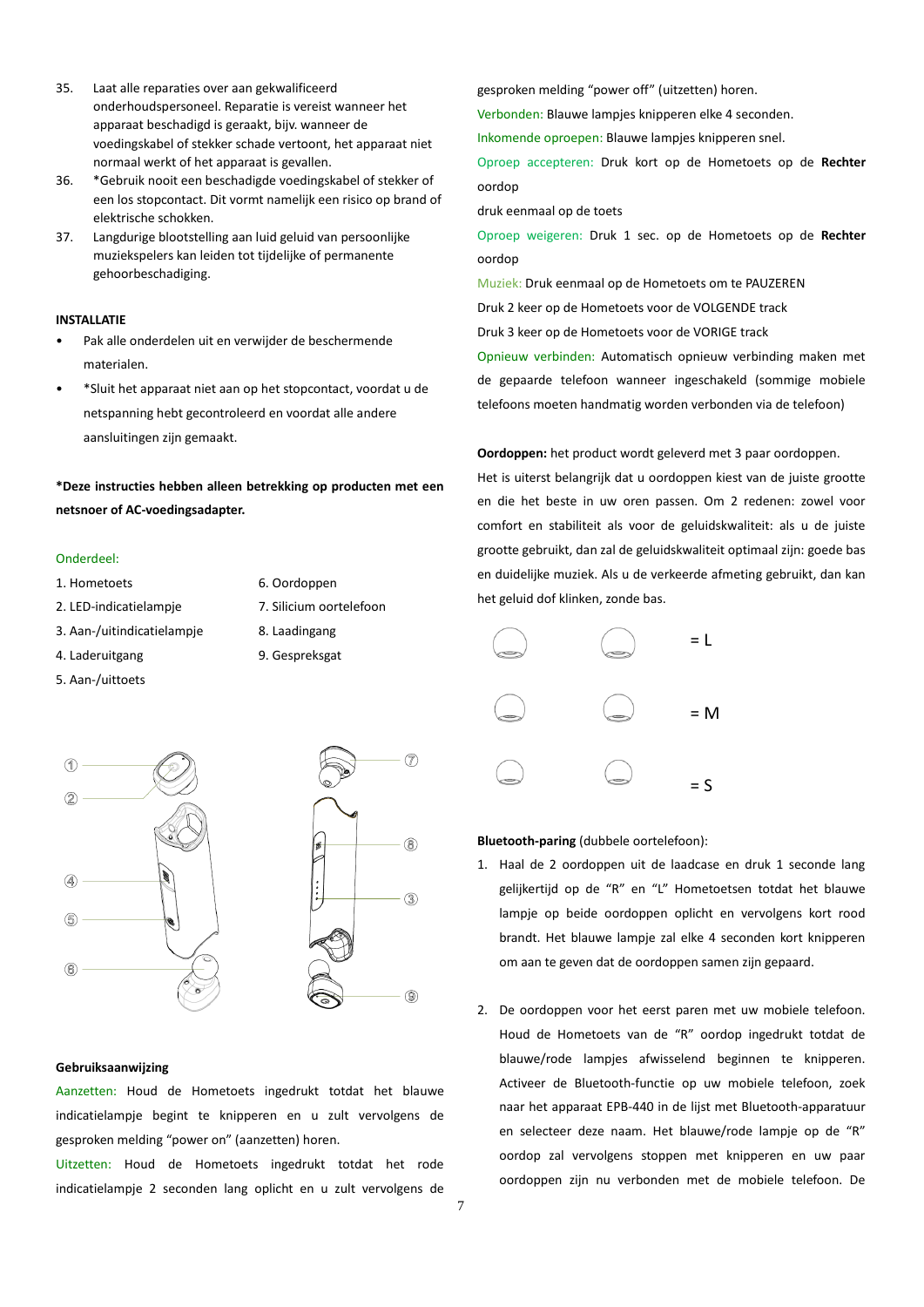oordoppen zullen de gesproken melding "phone connected" (telefoon verbonden) laten horen en de blauwe LED zal tijdens gebruik op beide oordoppen elke 4 seconden knipperen.

3. Wanneer u niet meer met uw oordoppen wilt luisteren, houd dan gewoon de Hometoets ingedrukt totdat de rode LED oplicht. De LED's op beide oordoppen zullen vervolgens UIT schakelen. De oordoppen zullen de gesproken melding "Power off" (telefoon verbonden) laten horen.

#### **De oordoppen dragen:**

De "L" oordop dient in het Linker oor te worden gestoken en de "R" oordop in het Rechter oor. De beste positie is als u de oordop verticaal in het oor steekt met de letters "L" en "R" naar boven gericht. Draai de oordop vervolgens richting de achterkant van het oor en probeer de beste positie te vinden waarin de oordop niet beweegt wanneer u uw hoofd schudt.





### **De twee oordoppen opladen**

1. Plaats beide oordoppen in de laadcase. Het opladen vindt plaats door magnetische absorptie en de oordoppen zullen automatisch worden opgeladen wanneer in hun laadpoorten gestoken. De LED van beide oordoppen zal rood branden tijdens het opladen. Als er geen rood lampje is, dan betekent dit waarschijnlijk dat de oordop niet goed is geplaatst.

Wanneer de oordoppen zijn opgeladen, dan zullen de LED's blauw worden en vervolgens UIT schakelen.



### **Oplaaddocking**

De "IN"-klep is te vinden op de ene zijde van de behuizing. U kunt deze klep openen om een microUSB-kabel aan te sluiten. U kunt met het andere uiteinde van de kabel de USB-poort aansluiten op een pc of USB-AC adapter om de laadcase op te laden.

Er zitten 4 LED's naast de "IN"-klep: deze vertegenwoordigen het resterende vermogen van de laadcase: 4 blauwe LED's betekent vol, 1 blauwe LED betekent een lage batterij: u dient de batterij op te laden!

U kunt gewoon op de AAN-/UITTOETS drukken om de blauwe LED's te activeren en het resterende vermogen te controleren.

#### **Uw smartphone opladen**

Als dit echt nodig is, dan kunt u ook uw smartphone opladen met de laadcase van uw EPB-440: u kunt de USB-kabel aansluiten op de "OUT"-poort op de behuizing en u zult een maximum van 850mah batterijvermogen hebben. Het is meer een noodbatterij, maar kan wel tussen 1 en 2 uur energie leveren.

#### **Productspecificaties:**

Bluetooth-versie: V4.2+BR/EDR Bluetooth-profiel: HFP1.6/HSP-, A2DP- en AVRCP-profielen. Bluetooth-overdrachtbereik: 10 m Batterij van powerbank: 850 mAh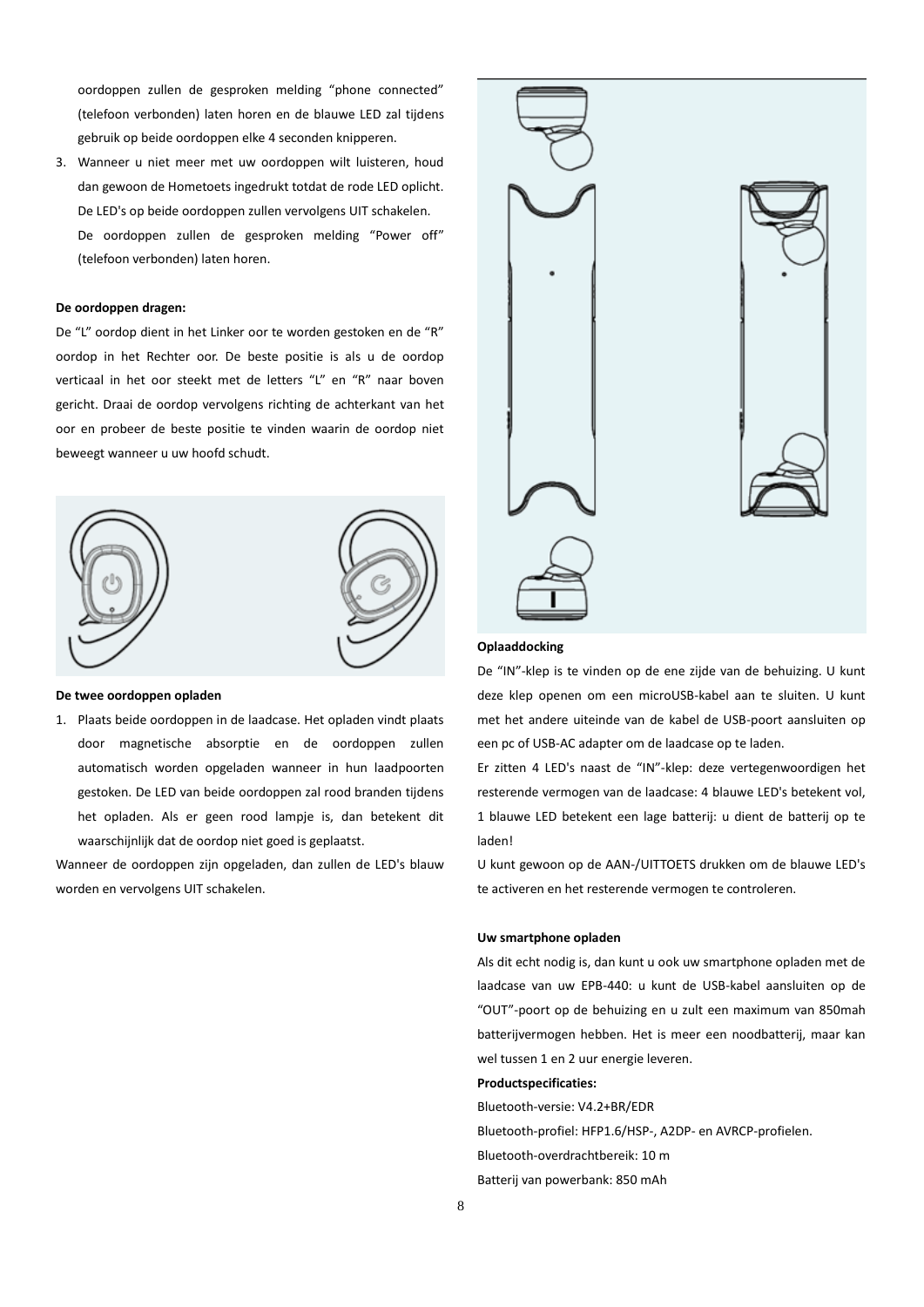Oortelefoonbatterij: 45 mAh Totale stand-by-tijd van oortelefoon: 1000 uur Laadtijd van oortelefoon: 1 uur Continue gesprekstijd van oortelefoon: 4 uur Luistertijd muziek van oortelefoon: 4 uur

Totale gesprekstijd van oortelefoon: 100 uur Klasse waterbestendigheid: IP67 Ingangsspanning powerbank: 5 V Zendfrequentie: 2,4G-2,48GHz

#### **Garantie**

Lenco biedt service en garantie aan overeenkomstig met de Europese wetgeving. Dit houdt in dat u, in het geval van reparaties (zowel tijdens als na de garantieperiode), uw lokale handelaar moet contacteren.

Belangrijke opmerking: Het is niet mogelijk om producten die moeten worden gerepareerd rechtstreeks naar Lenco te sturen.

Belangrijke opmerking: De garantie verloopt als een onofficieel servicecenter het apparaat op wat voor manier dan ook heeft geopend, of er toegang toe heeft gekregen.

Het apparaat is niet geschikt voor professioneel gebruik. In het geval van professioneel gebruik worden alle garantieverplichtingen van de fabrikant nietig verklaard.

#### **Disclaimer**

Er worden regelmatig updates in de firmware en/of hardwarecomponenten gemaakt. Daardoor kunnen gedeelten van de instructie, de specificaties en afbeeldingen in deze documentatie enigszins verschillen van uw eigen situatie. Alle onderwerpen die staan beschreven in deze handleiding zijn bedoeld als illustratie en zijn niet van toepassing op specifieke situaties. Aan de beschrijving in dit document kunnen geen rechten worden ontleend.

elektrische product of de accu/batterij niet mag worden verwijderd als algemeen huishoudelijk afval in Europa. Zorg voor een juiste afvalverwerking door het product en de accu/batterij in overeenstemming met alle van toepassing zijnde lokale wetten voor het verwijderen van elektrische apparatuur of accu's/batterijen te verwijderen. Als u dit doet, helpt u de natuurlijke hulpbronnen te behouden en de standaard van milieubescherming te verbeteren bij de behandeling en verwijdering van elektrisch afval (Afgedankte Elektrische en Elektronische Apparatuur).

## **CE-markering**

Producten met een CE keurmerk houden zich aan de EMC richtlijn (2014/30/EC) en de Richtlijn voor Lage Voltage (2014/35/EC) uitgegeven door de Europese Commissie. Hierbij verklaart Lenco Benelux BV, Thermiekstraat 1a, 6361 HB

Nuth, Nederland, dat dit product voldoet aan de essentiële eisen. De conformiteitsverklaring kan worden geraadpleegd o[p](mailto:techdoc@lenco.com) [techdoc@lenco.com](mailto:techdoc@lenco.com)

### **Service**

Bezoek voor meer informatie en helpdeskondersteuning

# [www.lenco.com](http://www.lenco.com/)

Lenco Benelux BV, Thermiekstraat 1a, 6361 HB, Nederland.

### **Afvoer van het oude apparaat**

Dit symbool geeft aan dat het betreffende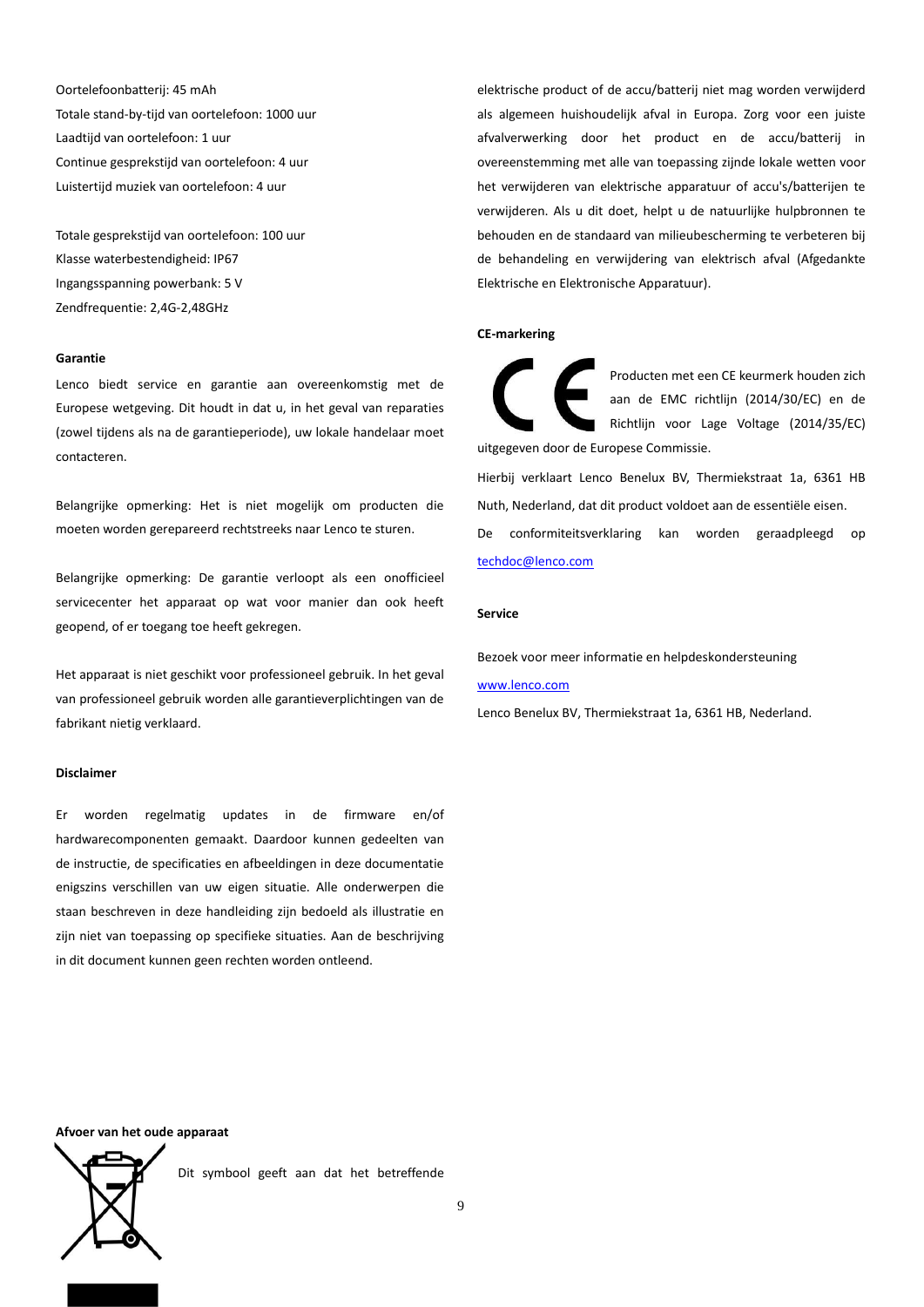### <span id="page-9-0"></span>**ACHTUNG:**

Die zweckentfremdete Bedienung, Benutzung oder Einstellung der Prozeduren kann zu gefährlichen Unfällen durch Strahlen führen. Dieses Gerät darf außer von qualifizierten Fachleuten von niemand anderem repariert oder eingestellt werden.

# **VORSICHTSMASSNAHMEN VOR DER BENUTZUNG**

# **BEFOLGEN SIE IMMER FOLGENDE ANWEISUNGEN:**

- 1. Benutzen Sie zur Reinigung ein nur leicht befeuchtetes Tuch.
- 2. Stellen Sie das Gerät entsprechend den Anweisungen der mitgelieferten Bedienungsanleitung auf.
- 3. \*Treten Sie nicht auf das Netzteil und klemmen Sie es auch nicht ein. Seien Sie im näheren Bereich des Steckers und der Herausführungen des Kabels besonders vorsichtig. Stellen Sie keine schweren Gegenstände auf das Netzteil, weil es dadurch beschädigt werden könnte. Halten Sie das gesamte Gerät außerhalb der Reichweite von Kindern! Durch Spielen mit dem Netzkabel können sie sich ernsthafte Verletzungen zuziehen.
- 4. \*Trennen Sie das Gerät während eines Gewitters oder bei längerer Nichtbenutzung vom Netz.
- 5. Halten Sie das Gerät von Hitzequellen wie Radiatoren, Heizern, Öfen, Kerzen oder anderen hitzeerzeugenden Produkten oder offenen Flammen fern.
- 6. Meiden Sie bei der Nutzung des Produkts die Nähe starker Magnetfelder.
- 7. Elektrostatische Entladungen können die normale Verwendung von diesem Gerät stören. Sollte dies geschehen, führen Sie einfach einen Reset aus und starten Sie dann das Gerät entsprechend den Anweisungen dieser Bedienungsanleitung neu. Gehen Sie besonders bei Datenübertragungen mit dem Gerät vorsichtig um und führen Sie diese nur in einer antielektrostatischen Umgebung aus.
- 8. Warnung! Niemals Gegenstände durch die Lüftungsschlitze oder Öffnungen in das Gerät stecken. Im Gerät sind hohe Spannungen vorhanden und das Einführen von Gegenständen kann zu Stromschlag bzw. zu Kurzschlüssen der internen Teile führen. Aus dem gleichen Grund kein Wasser oder Flüssigkeiten in das Gerät geben.
- 9. Obwohl dieses Gerät unter größter Sorgfalt und vor Auslieferung mehrmals überprüft wurde, können trotzdem wie bei jedem anderen elektrischen Gerät auch Probleme auftauchen. Trennen Sie das Gerät im Falle einer Rauchentwicklung, starker Hitzeentwicklung oder jeden anderen unnatürlichen Erscheinung sofort vom Netz.
- 10. Dieses Gerät ist durch eine Stromquelle wie auf dem Typenschild angegeben zu betreiben. Halten Sie bei Unsicherheiten über die Art Ihrer Stromversorgung in Ihrer Wohnung Rücksprache mit Ihrem Händler oder Ihrer Stromzuliefererfirma.
- 11. \*Die Wandsteckdose muss sich in der Nähe des Geräts befinden und einfach zu erreichen sein.
- 12. \*Steckdosen und Verlängerungsleitungen nicht überlasten. Eine Überlastung kann zu Brandgefahr bzw. Stromschlägen führen.
- 13. \*Geräte der Schutzklasse 1 sind an eine Netzsteckdose mit Schutzleiter anzuschließen.
- 14. \*Geräte der Schutzklasse 2 benötigen keinen Schutzleiteranschluss.
- 15. Halten Sie Nagetiere vom Gerät fern. Nagetiere lieben es, am Netzkabel zu nagen.
- 16. \*Halten Sie den Netzstecker in der Hand, wenn Sie ihn aus der Netzsteckdose ziehen. Ziehen Sie ihn nicht durch Zerren am Kabel heraus. Das kann zu einem Kurzschluss führen.
- 17. Vermeiden Sie es, das Gerät auf Oberflächen aufzustellen, die zu Schwingungen oder Stoß neigen.
- 18. Verwenden Sie einen trockenen, sauberen Lappen für die Reinigung. Benutzen Sie niemals Lösungsmittel oder Flüssigkeiten auf Ölbasis. Benutzen Sie zum Entfernen hartnäckiger Flecken ein feuchtes Tuch mit mildem Reinigungsmittel.
- 19. Der Hersteller haftet nicht für Schäden oder Verluste durch Fehlfunktion, Zweckentfremdung oder Modifikation des Geräts oder durch Wechseln der Batterien.
- 20. Unterbrechen Sie die Verbindung nicht während einer Formatierung oder einer Datenübertragung. Bei Unterbrechung drohen Datenverlust und Datenbeschädigung.
- 21. Wenn das Gerät eine USB-Wiedergabefunktion besitzt, dann stecken Sie den USB-Stick direkt in das Gerät. Verwenden Sie kein USB-Verlängerungskabel, weil die erhöhte Störanfälligkeit zu Datenverlust führen könnte.
- 22. \*Um das Gerät vollständig vom Netz zu trennen, muss der Netzstecker des Gerätes vom Stromnetz getrennt werden, wobei die zu trennende Einheit den Netzstecker des Gerätes bezeichnet.
- 23. Wenn das Gerät über Batterien betrieben wird, dann sind diese vor übermäßiger Wärme wie Sonneneinstrahlung, Feuer oder ähnlichem zu schützen.
- 24. Bei der Batterieentsorgung sind die Entsorgungsvorschriften einzuhalten.
- 25. Das Gerät kann nur bei moderaten Temperaturen verwendet werden. Eine Nutzung in extrem kalten oder heißen Umgebungen sollte vermieden werden.
- 26. Das Typenschild befindet sich an der Unter- oder Rückseite des Gerätes.
- 27. Dieses Gerät ist nicht zur Benutzung durch Personen (auch Kinder) mit physischen, sensorischen oder mentalen Beeinträchtigungen oder ohne ausreichender Erfahrung vorgesehen, es sei denn, sie werden durch eine verantwortliche Person beaufsichtigt oder wurden in die ordnungsgemäße Bedienung des Gerätes durch eine für ihre Sicherheit verantwortlichen Person eingewiesen.
- 28. Dieses Produkt ist nur für den nicht-professionellen Gebrauch und nicht für gewerbliche oder industrielle Zwecke bestimmt.
- 29. Stellen Sie sicher, dass das Gerät in einer stabilen Position aufgestellt ist. Schäden, die durch Verwendung dieses Produkts in einer instabilen Position oder durch Nichtbeachtung der anderen in diesem Handbuch enthaltener Warnungen und Vorwarnung entstehen, werden nicht durch die Garantie abgedeckt.
- 30. Entfernen Sie niemals das Gehäuse dieses Geräts.
- 31. Stellen Sie dieses Gerät niemals auf andere elektrische Geräte.
- 32. Verwenden oder bewahren Sie dieses Produkt nicht an Orten auf, in denen es direkter Sonneneinstrahlung, Hitze, übermäßigem Staub oder Vibration ausgesetzt ist.
- 33. Ermöglichen Sie Kindern nicht den Zugriff auf Plastiktüten.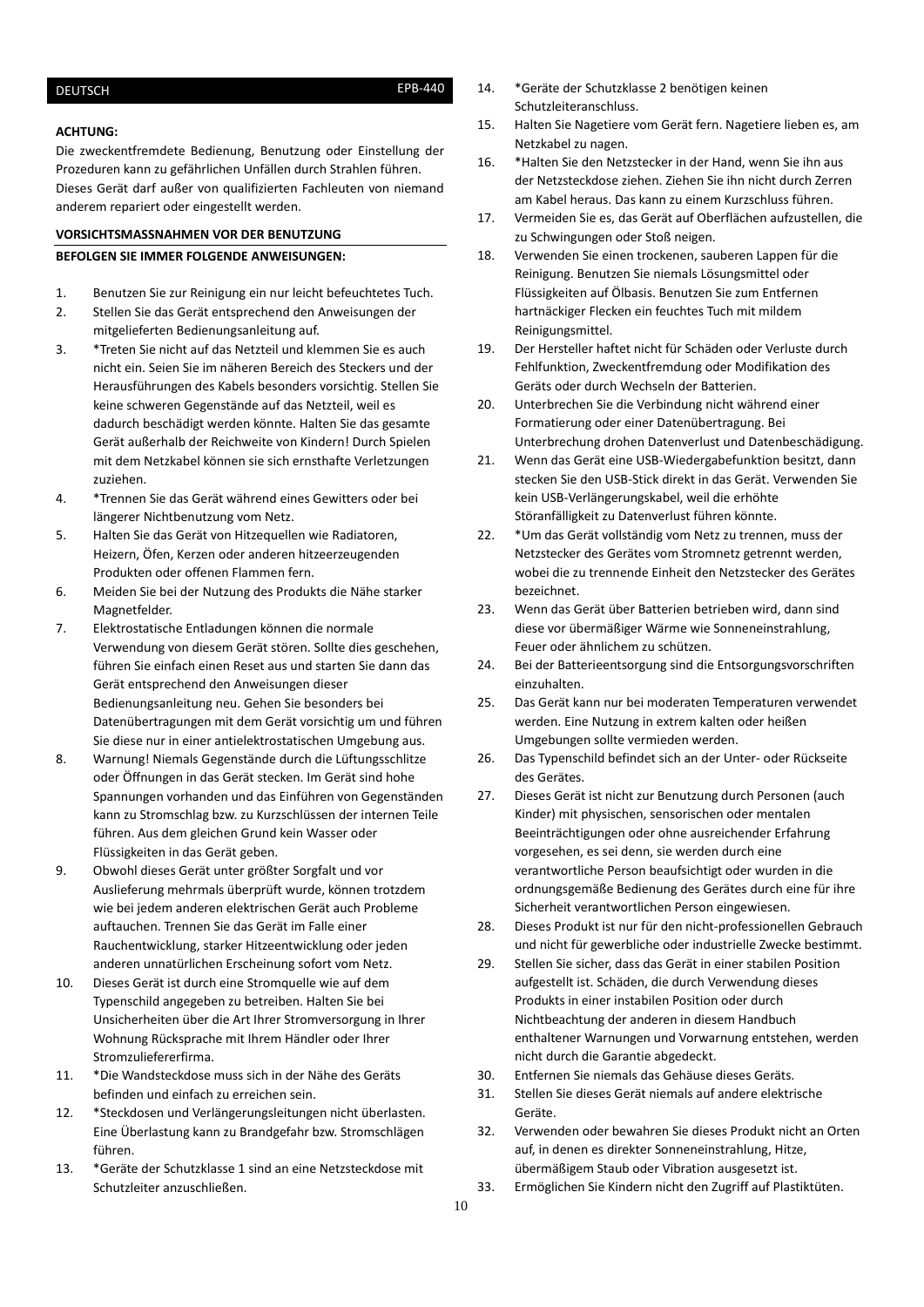- 34. Benutzen Sie nur vom Hersteller empfohlene Erweiterungen/Zubehörteile.
- 35. Sprechen Sie alle Eingriffe mit qualifiziertem Fachpersonal ab. Eine Instandsetzung wird nötig, wenn das Gerät beispielsweise am Netzkabel oder am Netzstecker in irgendeiner Weise beschädigt wurde oder es heruntergefallen ist.
- 36. \*Verwenden Sie weder ein beschädigtes Netzkabel noch einen beschädigten Stecker oder eine lockere Steckdose. Es besteht Brand- und Stromschlaggefahr.
- 37. Längeres Hören lauter Töne aus einem Musikgerät kann zum zeitweiligen oder permanenten Hörverlust führen.

#### **AUFBAU**

- Packen Sie alle Teile aus und entfernen Sie danach die Schutzmaterialien.
- \*Schließen Sie das Gerät nicht eher an das Netz an, bevor Sie die Netzspannung überprüft haben und alle anderen notwendigen Verbindungen hergestellt sind.

# **\*Diese Anleitung gilt nur für Produkte, die über ein Netzkabel oder einen Netzadapter verfügen.**

#### **Komponente:**

- 1. Startseite-Taste 6. Ohrhörer
- 2. Anzeige-LED 7. Ohrhörer-Silikon
- 3. Betriebsanzeige-LED 8. Ladeeingang
- 4. Ausgang Ladestab 9. Sprechloch
- 5. Ein/Aus-Taste





## **Bedienungsanleitung**

Einschalten: Drücken Sie die Startseite-Taste. solange, bis die blaue Anzeige-LED blinkt und die Sprachmeldung "Power on" (Einschalten) ertönt.

Ausschalten: Drücken Sie die Startseite-Taste solange, bis die rote

Anzeige-LED 2 Sekunden lang leuchtet und die Sprachmeldung "Power off" (Ausschalten) ertönt.

Verbunden: Die blauen LEDs blinken alle 4 Sekunden

Eingehender Anruf: Die blauen LEDs blinken schnell.

Gespräch annehmen: Die Startseite-Taste des **rechten** Ohrhörers kurz drücken

Taste einmal drücken

Gespräch ablehnen: Die Startseite-Taste des **rechten** Ohrhörers 1 Sek. drücken

Musik: Einmaliges Drücken der Startseite-Taste PAUSIERT

Zweimaliges Drücken der Startseite-Taste springt zum NÄCHSTEN Lied

Dreimaliges Drücken der Startseite-Taste springt zum VORHERIGEN Lied

Erneutes Verbinden: Verbindet das gekoppelte Telefon automatisch, wenn es eingeschaltet wird (einige Telefone benötigen jedoch ein manuelles Neuverbinden)

**Ohrstöpsel:** Das Produkt wird mit 3 Paar Ohrstöpsel ausgeliefert.

Es ist sehr wichtig, dass Sie die richtige Größe der Ohrstöpsel auswählen, damit diese perfekt in Ihren Ohren sitzen. Dies hat 2 Gründe: Zum einem Komfort und Stabilität und zum anderen die Klangqualität: Wenn Sie die richtige Größe gewählt haben, dann können Sie die beste Klangqualität genießen: Satte Bässe und klarer Klang der Musik. Wenn Sie die falsche Größe wählen, kann der Klang dumpf, flach und basslos sein.



### **Bluetooth-Kopplung** (Zweifach-Headset):

- 1. Nehmen Sie die 2 Ohrhörer aus dem Ladestab und drücken Sie dann gleichzeitig ca. 1 Sekunde lang die Startseite-Taste der Ohrhörer "R" und "L" solange, bis bei beiden Ohrhörern zuerst die blaue LED aufleuchtet und dann kurz die rote LED. Die blaue LED blinkt alle 4 Sekunden kurz, wodurch angezeigt wird, dass beide Ohrhörer miteinander gekoppelt sind.
- 2. Erstmaliges Koppeln der Ohrhörer mit Ihrem Mobiltelefon. Drücken Sie die Startseite-Taste des Ohrhörers "R" solange, bis die blaue und rote LED abwechselnd blinkt. Aktivieren Sie das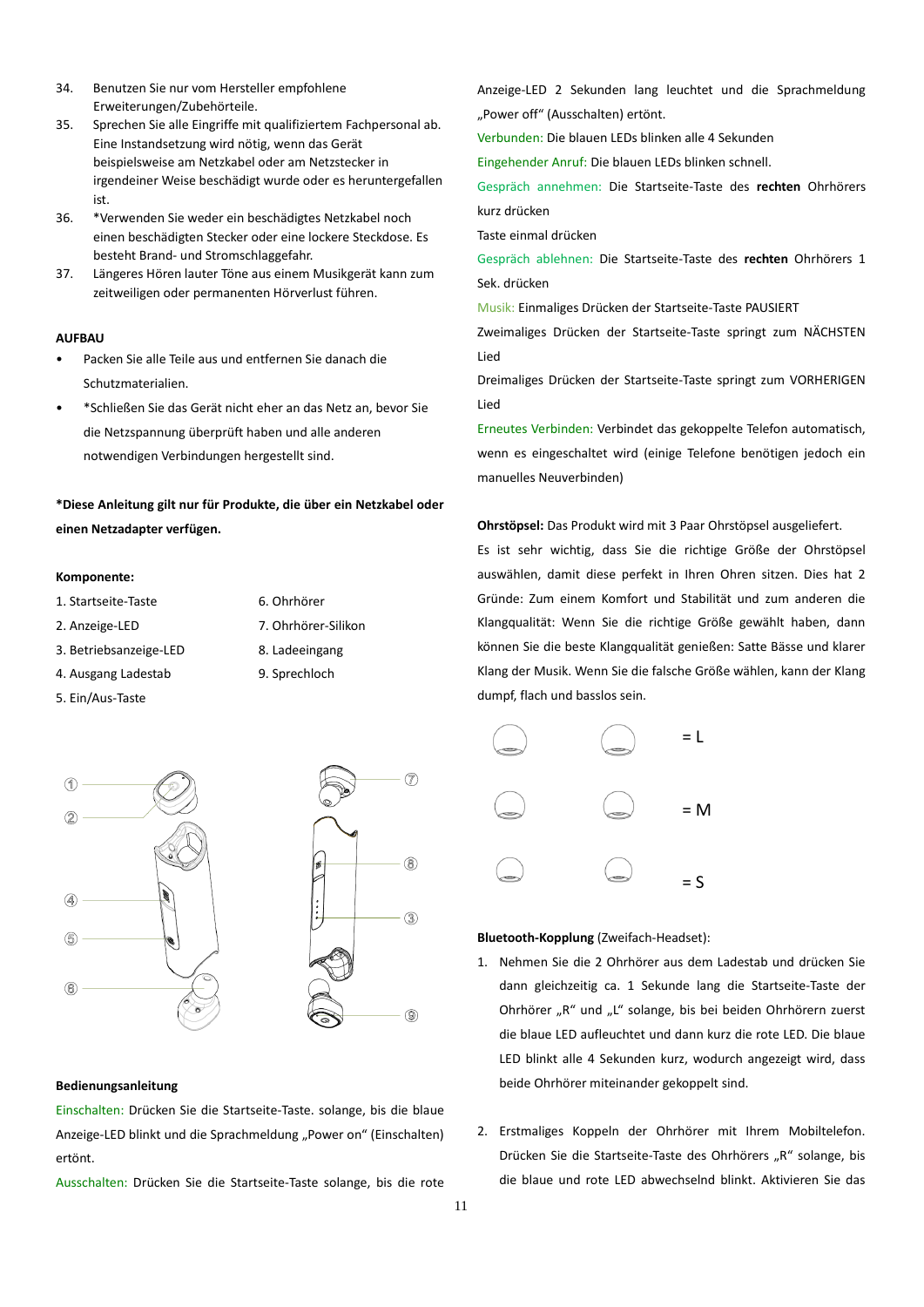Bluetooth Ihres Mobiltelefons und suchen Sie in der Liste gefundener Geräte nach dem Gerät Lenco EPB-440, das Sie nun auswählen. Das blau-rote Blinken des Ohrhörers "R" wird beendet, wodurch angezeigt wird, dass der Ohrhörer-Satz nun mit Ihrem Mobiltelefon verbunden ist. In den Ohrhörern ertönt daraufhin die Sprachnachricht "Phone connected" (Telefon verbunden) und die blaue LED eines jeden Ohrhörers blinkt während der Nutzung alle 4 Sekunden.

3. Wenn Sie die Wiedergabe über die Ohrhörer beenden möchten, dann drücken Sie die Startseite-Taste des rechten Ohrhörers solange, bis die rote LED aufleuchtet. Danach erlöschen die LEDs beider Ohrhörer.

In den Ohrhörern ertönt daraufhin die Sprachnachricht "Power off".

### **Tragen der Ohrhörer:**

Der Ohrhörer "L" sollte in das linke und der Ohrhörer "R" in das rechte Ohr gesteckt werden. Am besten ist es, die Ohrhörer vertikal in die Ohren einzusetzen, wobei die Buchstaben "L" und "R" nach oben zeigen sollten. Drehen Sie nun die Ohrhörer im Ohr nach hinten, um den besten Sitz des Ohrhörers zu finden, in welchem sich der Ohrhörer nicht bewegt, wenn Sie Ihren Kopf schütteln.



#### **Laden der beiden Ohrhörer**

1. Stecken Sie die beiden Ohrhörer in den Ladestab. Das Laden erfolgt über magnetische Absorption. Die Ohrhörer werden automatisch geladen, wenn sie in Ihre Ladeaufnahme eingesetzt werden. Während des Ladens leuchtet die rote LED eines jeden Ohrhörers. Sollte die rote LED nicht leuchten, dann deutet dies meist darauf hin, dass die Ohrhörer nicht ordnungsgemäß in ihrer Aufnahme sitzen.

Wenn die Ohrhörer vollständig geladen wurden, dann leuchtet zuerst die blaue LED, die später dann erlischt.



### **Laden des Ladestabs**

Auf einer Seite des Ladestabs finden Sie eine Abdeckung mit dem Schriftzug "IN". Sie können diese Abdeckung öffnen und danach ein Micro-USB-Kabel mit der darunterliegenden Buchse verbinden. Verbinden Sie dann das andere Ende des Kabels mit einem USB-Slot Ihres Computers oder Ihres USB-Netzadapters, um den Ladestab aufzuladen.

In der Nähe der Abdeckung mit dem Schriftzug "IN" befinden sich 4 LEDs: Diese zeigen die verbleibende Energie im Ladestab an: 4 blaue LEDs bedeutet dabei voll aufgeladen und 1 blaue LED Ladung fast verbraucht: In diesem Fall müssen Sie wieder laden!

Drücken Sie kurz die EIN/AUS-Taste, um die Restladung zu überprüfen. Das Drücken aktiviert die Anzeige der blauen LEDs.

#### **Laden Ihres Smartphones**

Sollte es wirklich notwendig sein, können Sie mit dem Ladestab Ihrer EPB-440 auch Ihr Smartphone laden: Verbinden Sie hierzu ein USB-Kabel mit der Anschlussbuchse "OUT" des Ladestabs. Ihnen stehen nun max. 850 mAh Batteriestrom zur Verfügung. Das ist eher als Notfallladung gedacht, liefert Ihnen aber immerhin zwischen 1 und 2 Stunden Strom für Ihr Smartphone.

### **Produktspezifikation:**

Bluetooth-Version V4.2+BR/EDR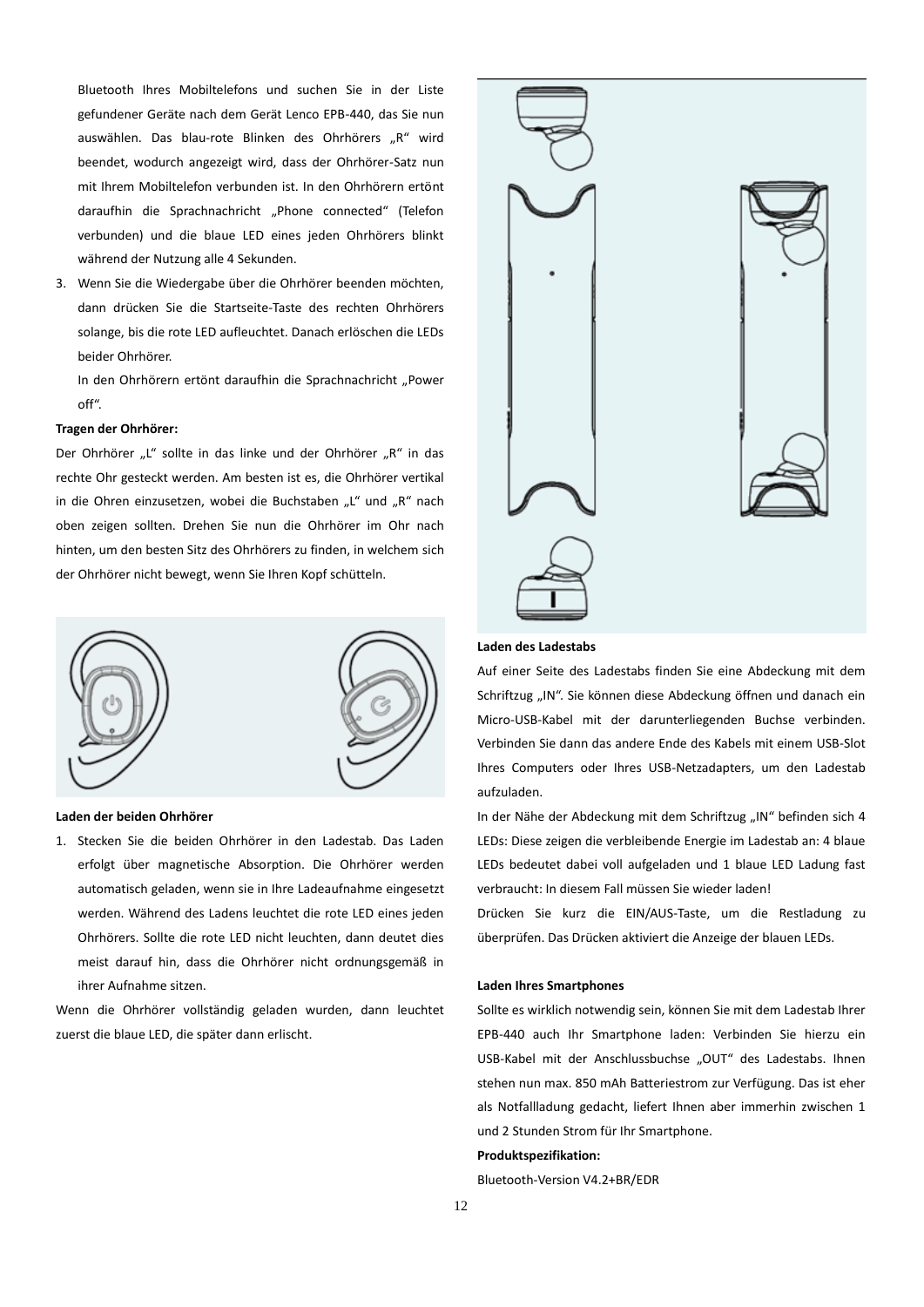Bluetooth-Profile: HFP1.6/HSP, A2DP und AVRCP. Bluetooth-Übertragungsreichweite: 10 m Ladestab-Batterie: 850 mAh Kopfhörer–Batterie: 45 mAh Standby-Gesamtzeit Ohrhörer: 1000 Stunden Ladezeit Ohrhörer: 1 Stunde Unterbrechungsfreie Gesprächszeit Ohrhörer: 4 Stunden Musik-Wiedergabezeit Ohrhörer: 4 Stunden

Gesamtgesprächszeit Ohrhörer: 100 Stunden Wasserdichtheitsklasse: IP67 Eingangsspannung Ladestab: 5 V Übertragungsfrequenz: 2,4 – 2,48 GHz

## **Garantie**

Lenco bietet Leistungen und Garantien im Einklang mit Europäischem Recht. Im Falle von Reparaturen (sowohl während als auch nach Ablauf der Garantiezeit) sollten Sie deshalb Ihren Einzelhändler kontaktieren.

Wichtiger Hinweis: Es ist nicht möglich, Geräte für Reparaturen direkt an Lenco zu schicken.

Wichtiger Hinweis: Falls dieses Gerät von einem nicht autorisierten Kundendienst geöffnet oder darauf zugegriffen wird, erlischt die Garantie.

Dieses Gerät ist nicht für professionelle Zwecke geeignet. Falls das Gerät für professionelle Zwecke eingesetzt wird, erlöschen alle Garantieverpflichtungen seitens des Herstellers.

# **Haftungsausschluss**

Aktualisierungen der Firmware und/oder Hardware-Komponenten werden regelmäßig durchgeführt. Daher können einige der Anweisungen, Spezifikationen und Abbildungen in dieser Dokumentation von Ihrer individuellen Situation abweichen. Alle in diesem Handbuch beschriebenen Elemente dienen nur zur Illustration und treffen auf Ihre individuelle Situation möglicherweise nicht zu. Aus der in diesem Handbuch getätigten Beschreibung können keine Rechtsansprüche oder Leistungsanforderungen geltend gemacht werden.

### **Entsorgung des Altgeräts**



Dieses Symbol zeigt an, dass das

entsprechende Produkt oder dessen Akku/Batterie in Europa nicht mit dem normalen Hausmüll entsorgt werden darf. Um die ordnungsgemäße Abfallbehandlung des Produkts und dessen Akku/Batterie zu gewährleisten, müssen diese im Einklang mit allen anwendbaren örtlichen Vorschriften zur Entsorgung von Elektrogeräten und Akkus/Batterien entsorgt werden. Dabei helfen Sie, natürliche Ressourcen zu schonen und Umweltschutzstandards zur Verwertung und Entsorgung von Altgeräten aufrecht zu halten (Waste Electrical and Electronic Equipment Directive).

### **CE-Kennzeichen**

Produkte mit der CE Kennzeichnung entsprechen der EMV-Richtlinie (2014/30/EU) und der Niederspannungsrichtlinie (2014/35/EU), herausgegeben von der Kommission der Europäischen Gemeinschaft. Lenco Benelux BV, Thermiekstraat 1a, 6361 HB Nuth, Die Niederlande, erklärt hiermit, dass dieses Produkt den grundlegenden Anforderungen.

Die Konformitätserklärung ist erhältlich unter [techdoc@lenco.com](mailto:techdoc@lenco.com)

### **Service**

Besuchen Sie bitte für weitere Informationen und unseren Kundendienst unsere Homepage [www.lenco.com](http://www.lenco.com/) Lenco Benelux BV, Thermiekstraat 1a, 6361 HB, Die Niederlande.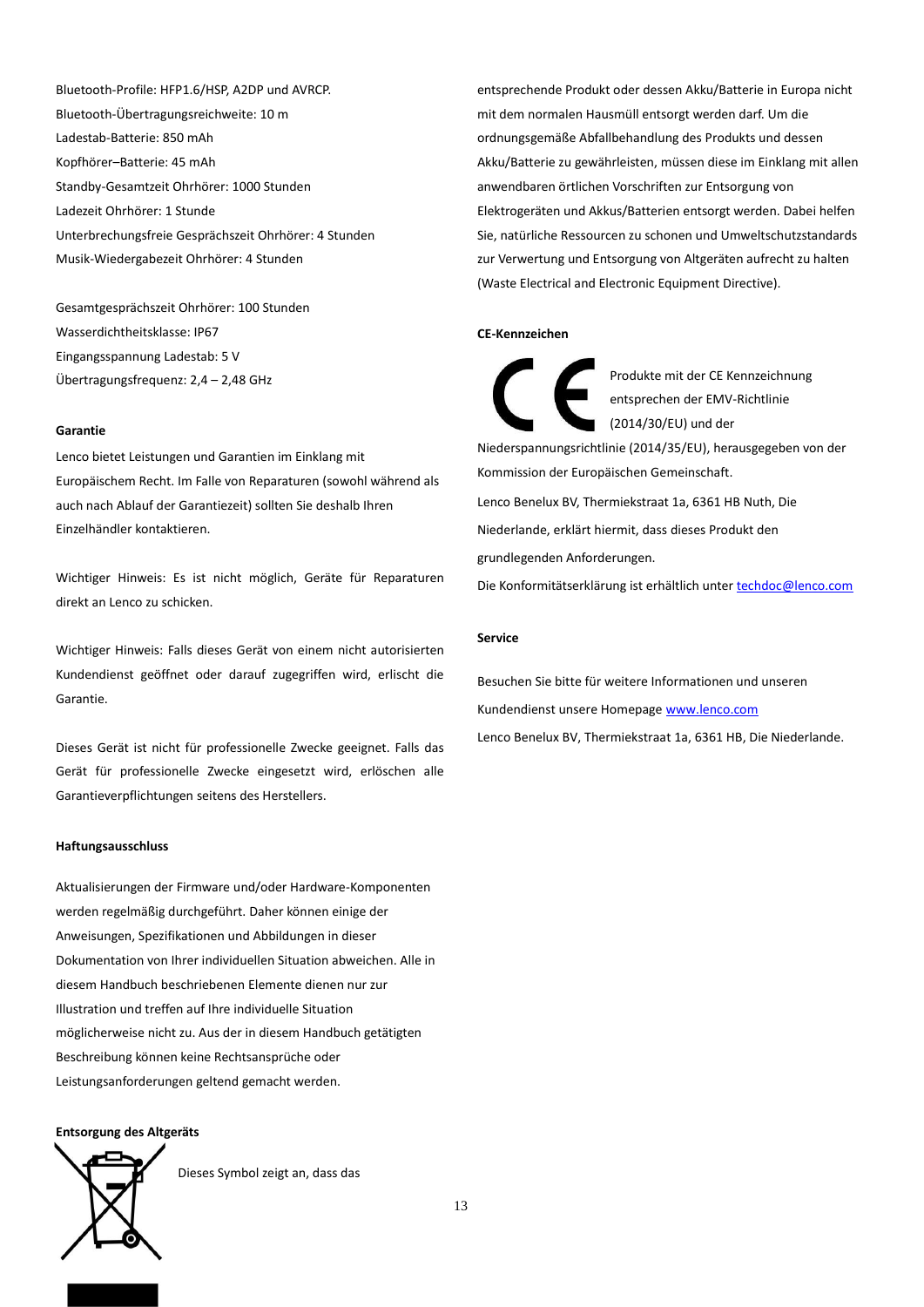# <span id="page-13-0"></span>FRANÇAIS EPB-440

## **ATTENTION :**

L'utilisation de commandes ou de réglages ou l'exécution de procédures autres que ceux spécifiés dans ce manuel peut entraîner une exposition à des rayonnements dangereux.

Cet appareil ne doit pas être réglé ou réparé par quiconque d'autre que du personnel qualifié.

## **PRÉCAUTIONS AVANT UTILISATION**

### **GARDEZ CES INSTRUCTIONS À L'ESPRIT :**

- 1. Nettoyez-le uniquement avec un chiffon doux légèrement humide.
- 2. Installez-le conformément au mode d'emploi fourni.
- 3. \*Ne marchez pas sur l'adaptateur secteur ou ne le coincez pas. Faites très attention, en particulier près des fiches et du point de sortie du câble. Ne placez pas d'objets lourds sur l'adaptateur secteur, car ils pourraient l'endommager. Gardez l'appareil hors de portée des enfants ! Ils pourraient se blesser gravement s'ils jouent avec le câble d'alimentation.
- 4. \*Débranchez cet appareil pendant les orages ou lorsqu'il n'est pas utilisé pendant une longue durée.
- 5. Gardez l'appareil à l'écart des sources de chaleur telles que des radiateurs, chauffages, fours, bougies et autres produits générant de la chaleur ou une flamme nue.
- 6. Évitez d'utiliser l'appareil à proximité de champs magnétiques puissants.
- 7. Des décharges électrostatiques peuvent perturber le fonctionnement normal de cet appareil. Quand cela se produit, il suffit de réinitialiser et de redémarrer l'appareil en suivant le mode d'emploi. Pendant le transfert de fichiers, manipulez l'appareil avec précaution et faites-le fonctionner dans un environnement sans électricité statique.
- 8. Mise en garde ! N'introduisez jamais un objet dans l'appareil par les ouvertures et les fentes de ventilation. Étant donné que des tensions élevées sont présentes à l'intérieur du produit, l'insertion d'un objet peut entraîner une électrocution et/ou court-circuiter les composants internes. Pour les mêmes raisons, ne versez pas de l'eau ou un liquide sur le produit.
- 9. Bien que ce dispositif soit fabriqué avec le plus grand soin et contrôlé à plusieurs reprises avant de quitter l'usine, il est toujours possible que des problèmes se produisent, comme avec tous les appareils électriques. Si l'appareil émet de la fumée ou s'il y a une accumulation de chaleur excessive ou un phénomène inattendu, débranchez immédiatement la fiche d'alimentation du secteur.
- 10. Cet appareil doit fonctionner avec la source d'alimentation indiquée sur la plaque signalétique. Si vous n'êtes pas sûr du type d'alimentation utilisé chez vous, consultez votre revendeur ou le fournisseur d'électricité local.
- 11. \*La prise secteur doit être installée près de l'appareil et doit être facilement accessible.
- 12. \*Ne surchargez pas les prises de courant ou les rallonges. Une surcharge peut entraîner un incendie ou une électrocution.
- 13. \*Les appareils à la norme de construction de classe 1 doivent être branchés à une prise de courant disposant d'une connexion protectrice à la terre.
- 14. \*Les appareils à la norme de construction de classe 2 ne nécessitent pas de connexion à la terre.
- 15. Tenez-le à l'abri des rongeurs. Les rongeurs adorent mordre les cordons d'alimentation.
- 16. \*Tirez toujours sur la fiche pour débrancher le cordon de la prise secteur. Ne tirez pas sur le cordon d'alimentation. Cela pourrait provoquer un court-circuit.
- 17. Évitez de placer l'appareil sur des surfaces sujettes aux vibrations ou aux chocs.
- 18. Pour nettoyer l'appareil, servez-vous d'un chiffon doux et sec. N'utilisez pas de solvant ni d'autre liquide à base de pétrole. Pour enlever les taches importantes, vous pouvez vous servir d'un chiffon humide imbibé d'une solution de détergent diluée.
- 19. Le fournisseur n'est pas responsable des dommages ou pertes de données causés par un dysfonctionnement, une utilisation abusive, une modification de l'appareil ou un remplacement de la batterie.
- 20. N'interrompez pas la connexion lorsque l'appareil formate ou transfère des fichiers. Sinon, les données pourraient être endommagées ou perdues.
- 21. Si l'appareil a une fonction de lecture USB, il faut brancher la clé USB directement sur l'appareil. N'utilisez pas de rallonge USB, car cela peut causer des interférences provoquant une perte de données.
- 22. \*Pour que l'alimentation soit parfaitement déconnectée, la fiche d'alimentation de l'appareil doit être débranchée de la prise secteur.
- 23. Si l'appareil a la possibilité de fonctionner sur batterie, n'exposez pas la batterie à une chaleur extrême telle que les rayons du soleil, le feu ou toute autre chaleur.
- 24. Veuillez considérer les questions environnementales lors de la mise au rebut des piles.
- 25. L'appareil doit être utilisé uniquement dans des conditions climatiques modérées, évitez un environnement extrêmement froid ou chaud.
- 26. La plaque signalétique se situe en dessous ou à l'arrière de l'appareil.
- 27. Cet appareil n'est pas destiné à être utilisé par des personnes (enfants compris) souffrant de handicaps physiques, sensoriels ou mentaux, ou manquant d'expérience et de connaissances, sauf si elles sont sous surveillance ou ont reçu des instructions sur l'utilisation correcte de l'appareil par la personne qui est responsable de leur sécurité.
- 28. Ce produit est réservé à un usage non professionnel, et non pas à un usage commercial ni industriel.
- 29. Vérifiez que l'appareil est en position stable. La garantie ne couvre pas les dégâts occasionnés par l'utilisation de cet appareil en position instable ou par la non-observation de tout autre avertissement ou précaution contenus dans ce mode d'emploi.
- 30. Ne retirez jamais le boîtier de l'appareil.
- 31. Ne placez jamais cet appareil sur un autre appareil électrique.
- 32. N'utilisez et ne rangez pas ce produit dans un endroit ensoleillé, chaud, très poussiéreux ou soumis à des vibrations excessives.
- 33. Ne laissez pas les sacs en plastique à la portée des enfants.
- 34. Utilisez uniquement les accessoires recommandés par le fabricant.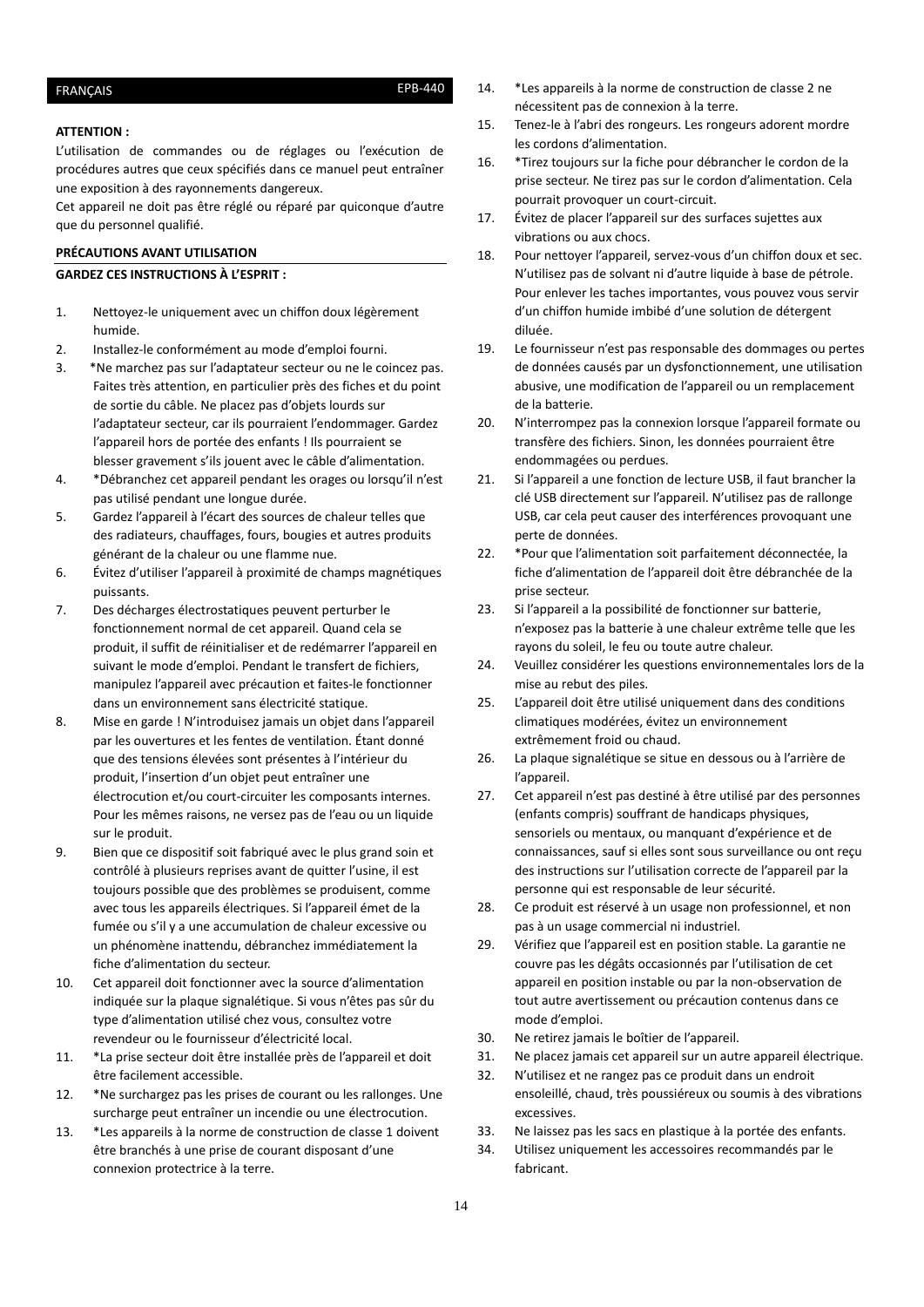- 35. Confiez l'entretien et les réparations à un personnel qualifié. Il faut réparer l'appareil quand il a été endommagé de quelque manière que ce soit, par ex. si le cordon ou la fiche d'alimentation sont endommagés, ou si l'appareil ne fonctionne pas normalement ou est tombé.
- 36. \*N'utilisez pas un cordon ou une fiche d'alimentation endommagés ni une prise desserrée. Vous risqueriez de causer un incendie ou une décharge électrique.
- 37. Une exposition prolongée aux sons puissants des lecteurs personnels de musique peut entraîner une perte temporaire ou définitive de l'ouïe.

# **INSTALLATION**

- Déballez toutes les pièces et enlevez le matériau de protection.
- \*Ne branchez pas l'appareil au secteur avant d'avoir vérifié la tension du secteur et avant que tous les autres branchements n'aient été effectués.

**\*Ces instructions s'appliquent uniquement aux produits utilisant un câble d'alimentation ou un adaptateur secteur.** 

### **Composant :**

- 
- 
- 3. Voyant lumineux
- d'alimentation
- 
- 5. Touche marche/arrêt
- 1. Touche Accueil 6. Oreillettes
- 2. Voyant lumineux LED 7. Partie en silicone de l'écouteur
	- 8. Entrée de charge
- 4. Sortie du chargeur 9. Trou de conversation



### **Mode d'emploi**

Mise en marche : Faites un appui long sur la touche Accueil jusqu'à ce que le voyant lumineux bleu clignote, puis vous entendrez le message vocal « power on » (mise en marche).

Arrêt : Faites un appui long sur la touche Accueil jusqu'à ce que le voyant lumineux rouge s'allume pendant 2 secondes, puis vous entendrez le message vocal « power off » (arrêt).

Connecté : Le voyant lumineux bleu clignote toutes les 4 secondes Appels entrants : Le voyant lumineux bleu clignote rapidement.

Accepter un appel : Faites un appui court sur la touche Accueil sur l'oreillette de **droite.**

Appuyez une fois sur la touche.

Refuser un appel : Appuyez pendant 1 seconde sur la touche Accueil sur l'oreillette de **droite.**

Musique : Appuyez sur la touche Accueil une fois pour mettre en PAUSE.

Appuyez 2 fois sur la touche Accueil pour aller à la piste SUIVANTE.

Appuyez 3 fois sur la touche Accueil pour aller à la piste PRÉCÉDENTE.

Reconnexion : Reconnecte automatiquement le téléphone apparié quand il est en marche (certains mobiles nécessitent une reconnexion manuelle au téléphone)

**Oreillettes :** le produit est fourni avec 3 paires d'oreillettes.

Il est très important que vous choisissiez la bonne taille d'oreillette qui correspond le mieux à vos oreilles. Pour 2 raisons : le confort et la stabilité ainsi que pour la qualité du son : si vous avez la bonne taille, la qualité audio sera la meilleure : de bonnes basses et un son clair. Si la taille est incorrecte, le son peut être mauvais, plat et sans basses.



**Appariement par Bluetooth** (ensemble de deux oreillettes) :

- 1. Prenez les 2 oreillettes du boîtier de charge et appuyez sur les touches Accueil de « R » et « L » en même temps pendant 1 seconde jusqu'à ce que le voyant lumineux s'allume en bleu sur chaque oreillette, puis brièvement en rouge. Le voyant lumineux bleu clignote rapidement toutes les 4 secondes pour indiquer que les oreillettes sont appariées ensemble.
- 2. Appariement initial des oreillettes avec votre téléphone mobile. Faites un appui long sur la touche Accueil de l'oreillette « R » jusqu'à ce que les voyants lumineux clignotent en alternant entre le bleu et le rouge. Activez le Bluetooth sur votre téléphone mobile et recherchez l'appareil Lenco EPB-440 dans la liste des appareils Bluetooth et sélectionnez-le. Le voyant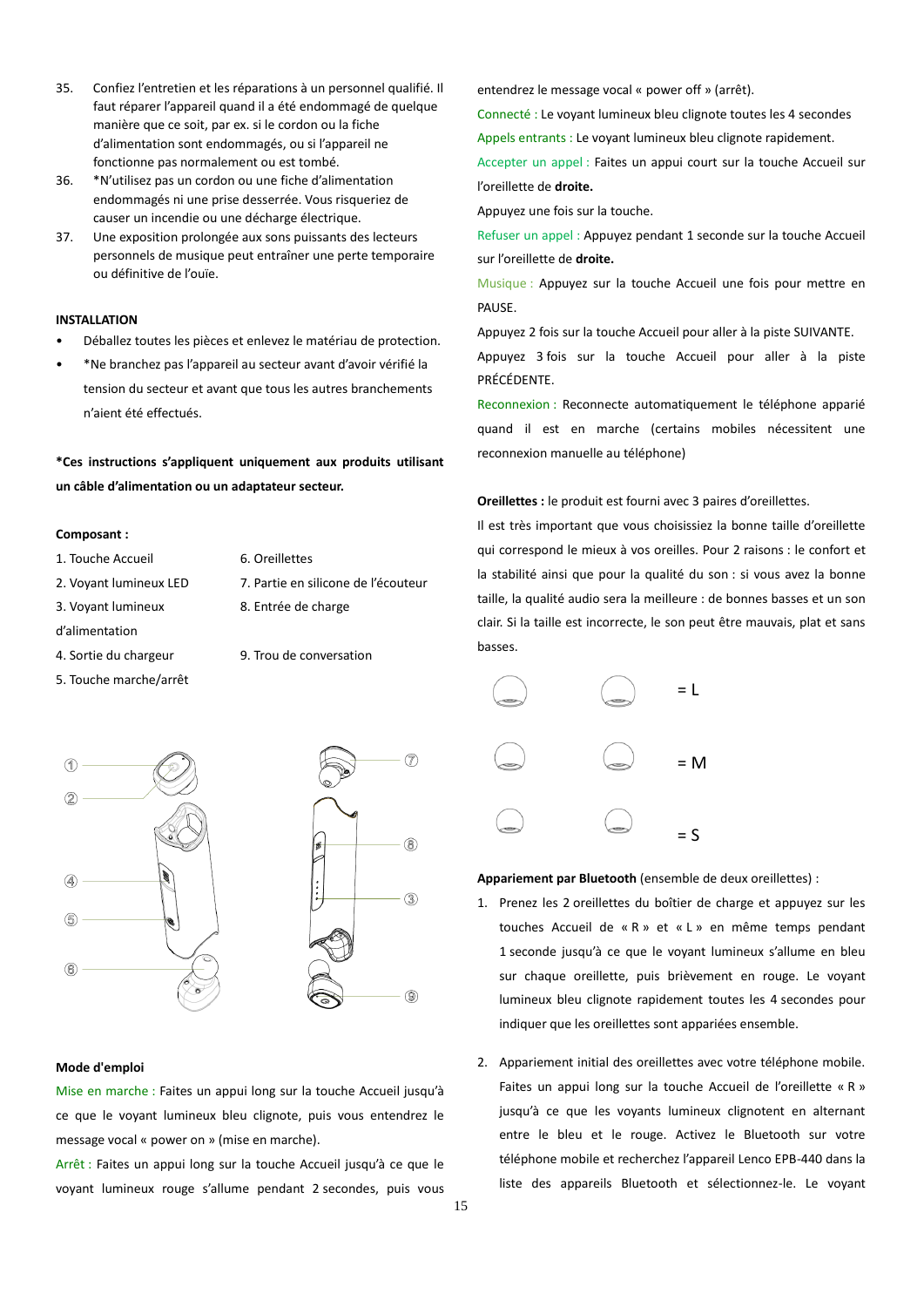lumineux sur l'oreillette « R » cessera ensuite de clignoter en bleu et rouge, votre paire d'oreillettes est désormais connectée avec le téléphone mobile. Dans les oreillettes, vous entendrez le message vocal « phone connected » (téléphone connecté) et le voyant lumineux bleu clignote toutes les 4 secondes sur chaque oreillette en cours d'utilisation.

3. Quand vous ne voulez plus entendre d'audio dans vos écouteurs, il suffit de faire un appui long sur la touche Accueil de droite jusqu'à ce que le voyant lumineux rouge s'allume, puis les voyants lumineux s'éteindront sur les deux oreillettes.

Dans les oreillettes, vous entendrez le message vocal «Power off».

### **Comment porter les oreillettes :**

L'oreillette « L » doit être mise dans l'oreille gauche et l'oreillette « R » dans l'oreille droite. Pour la meilleure position, faites entrer l'oreillette verticalement dans l'oreille avec la lettre « L » et « R » sur le dessus et tournez chaque oreillette vers l'arrière de l'oreille et essayez de trouver la position dans laquelle l'oreillette ne bouge pas quand vous secouez votre tête.





#### **Charge des deux oreillettes**

1. Placez chaque oreillette dans le boîtier de charge. La charge se fait par absorption magnétique et les oreillettes se chargeront automatiquement lorsqu'elles sont insérées dans leur cavité de charge. Le voyant lumineux de chaque oreillette s'allumera en rouge durant la charge. S'il n'y a pas de lumière rouge, cela signifie probablement que l'oreillette est mal positionnée.

Quand les oreillettes sont chargées, les voyants lumineux s'allumeront en bleu puis s'éteindront.



### **Charge du boîtier de charge**

D'un côté du boîtier, vous trouverez le couvercle « IN ». Vous pouvez ouvrir ce couvercle et y connecter le câble micro USB. De l'autre côté du câble, vous pouvez connecter la fiche USB à un PC ou un adaptateur secteur USB pour charger le boîtier de charge.

Près du couvercle « IN », vous verrez les 4 voyants lumineux : elles montrent la puissance restante dans le boîtier de charge : 4 voyants bleus signifient batterie pleine, 1 voyant bleu signifie batterie faible : il faut la recharger !

Pour vérifier la puissance restante, faites simplement un appui long sur la touche MARCHE/ARRÊT, ce qui allumera les voyants bleus.

#### **Charge de votre smartphone**

Si cela est vraiment nécessaire, vous pouvez également charger votre smartphone avec le boîtier de charge de votre EPB-440 : vous pouvez connecter le câble USB dans le connecteur « OUT » du boîtier et vous aurez une puissance de batterie maximale de 850 mAh. Il s'agit plutôt d'une batterie d'urgence, mais elle peut fournir entre 1 et 2 heures d'autonomie.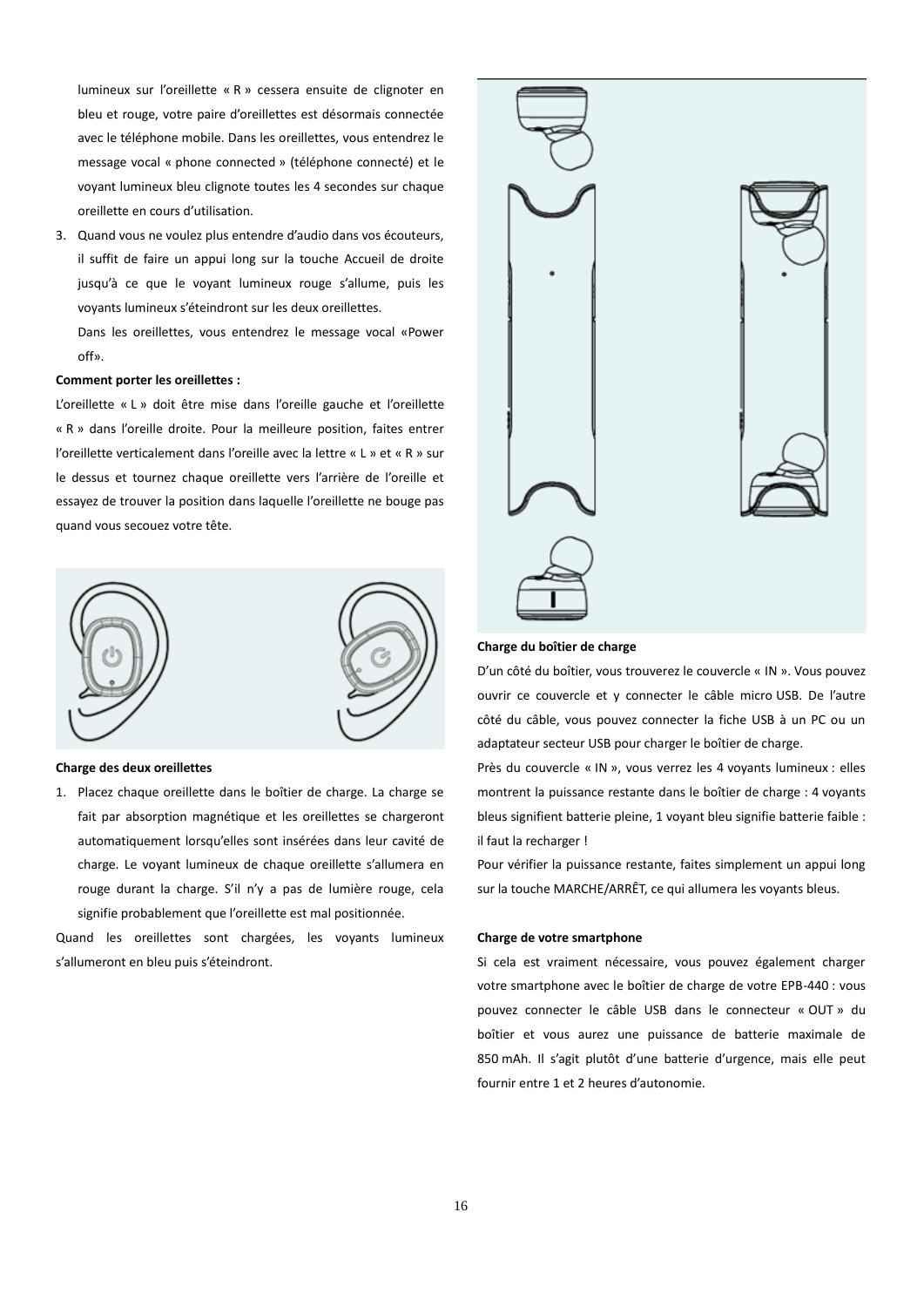#### **Caractéristiques du produit :**

Version Bluetooth: V4.2+BR/EDR Profils Bluetooth : Profils HFP1.6/HSP, A2DP et AVRCP. Portée de transmission Bluetooth : 10 m Batterie du chargeur portatif : 850 mAh Batterie des écouteurs : 45 mAh Autonomie totale des écouteurs : 1000 heures Durée de charge des écouteurs : 1 heure Autonomie en communication des écouteurs : 4 heures Autonomie en lecture de musique des écouteurs : 4 heures

Autonomie en communication totale des écouteurs : 100 heures Indice de résistance à l'eau : IP67 Tension d'entrée du chargeur portatif : 5 V Fréquence de transmission : 2,4 à 2,48 GHz

#### **Garantie**

Lenco propose un service et une garantie conformément à la législation européenne, ce qui signifie qu'en cas de besoin de réparation (aussi bien pendant et après la période de garantie), vous pouvez contacter votre revendeur le plus proche.

Remarque importante : Il n'est pas possible de renvoyer l'appareil pour réparation directement à Lenco.

Remarque importante : Si l'appareil est ouvert ou modifié de quelque manière que ce soit par un réparateur non agréé, la garantie serait caduque.

Cet appareil ne convient pas à une utilisation professionnelle. En cas d'utilisation professionnelle, les obligations de garantie du fabricant seront annulées.

### **Clause de non-responsabilité**

Des mises à jour du logiciel et/ou des composants informatiques sont régulièrement effectuées. Il se peut donc que certaines instructions, caractéristiques et images présentes dans ce document diffèrent légèrement de votre configuration spécifique. Tous les articles décrits dans ce guide sont fournis uniquement à des fins d'illustration et peuvent ne pas s'appliquer à une configuration spécifique. Aucun droit légal ne peut être obtenu depuis les informations contenues dans ce manuel.

### **Mise au rebut de l'appareil usagé**



Ce symbole indique que le produit électrique concerné ainsi que les piles ne doivent pas être jetés avec les autres déchets ménagers en Europe. Pour garantir un traitement correct des piles et de l'appareil usagés, veuillez les mettre au rebut conformément aux règlementations locales en vigueur relatives

aux appareils électriques et autres piles. En agissant de la sorte, vous contribuerez à la préservation des ressources naturelles et à l'amélioration des niveaux de protection environnementale concernant le traitement et la destruction des déchets électriques (directive sur les déchets des équipements électriques et électroniques).

#### **Marquage CE**

Les produits avec la marque CE sont conformes à la directive CEM (2014/30/CE) et à la directive basse tension (2014/35/CE) émises par la commission de la communauté européenne.

Par la présente, Lenco Benelux BV, Thermiekstraat 1a, 6361 HB Nuth, Pays-Bas, déclare que ce produit est conforme aux exigences principales.

La déclaration de conformité peut être consultée au lien : [techdoc@lenco.com](mailto:techdoc@lenco.com)

#### **Service après-vente**

Pour en savoir plus et obtenir de l'assistance, visitez

### [www.lenco.com](http://www.lenco.com/)

Lenco Benelux BV, Thermiekstraat 1a, 6361 HB, Pays-Bas.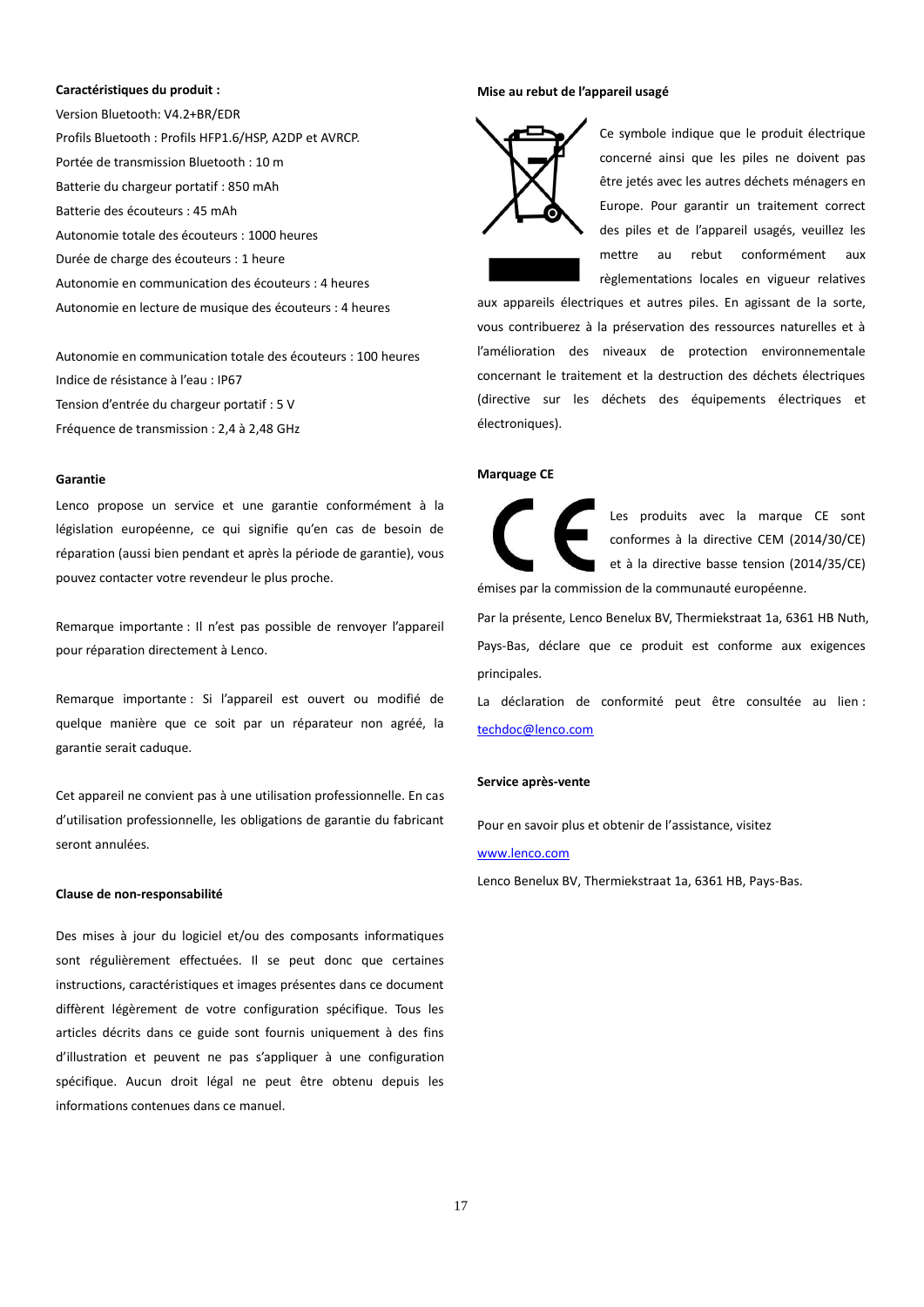# <span id="page-17-0"></span>ESPAÑOL ESPAÑOL

### **PRECAUCIÓN:**

El uso de los controles o ajustes o el funcionamiento de los procedimientos excepto a aquellos especificados aquí pueden provocar una exposición peligrosa a la radiación.

Esta unidad no debe ajustarse o repararse por ninguna persona salvo personal de servicio cualificado.

## **PRECAUCIONES PREVIAS AL USO**

### **TENGA ESTAS INSTRUCCIONES EN MENTE:**

- 1. Límpielo únicamente con un paño ligeramente humedecido.
- 2. Instálelo conforme al manual de usuario que se adjunta.
- 3. \*No pise o pince el adaptador de alimentación. Tenga mucho cuidado, en especial cerca de las tomas y el punto de salida del cable. No coloque objetos pesados en el adaptador de alimentación, ya que pueden dañarlo. ¡Mantenga el dispositivo fuera del alcance de los niños! Si juegan con el cable de alimentación, puede sufrir lesiones graves.
- 4. \*Desconecte el dispositivo durante tormentas eléctricas o cuando no vaya a usarse durante periodos prolongados de tiempo.
- 5. Mantenga el aparato alejado de fuentes de calor, como radiadores, calentadores, estufas, velas u otros productos que generen calor o llama viva.
- 6. Evite usar el dispositivo cerca de campos magnéticos fuertes.
- 7. Una descarga electroestática puede entorpecer el uso normal de este dispositivo. En tal caso, simplemente reinícielo siguiendo el manual de instrucciones. Durante la transmisión de archivos, por favor manéjelo con cuidado opérelo en un entorno libre de electricidad estática.
- 8. ¡Advertencia! Nunca inserte un objeto en el producto a través de las ventilaciones o aperturas. Alto voltaje fluye as través del producto e insertar un objeto puede provocar una descarga eléctrica y/o un cortocircuito de sus componentes internos. Por el mismo motivo, no derrame agua o líquidos en el producto.
- 9. Aunque este dispositivo está fabricado con el máximo cuidado y comprobado varias veces antes de salir de fábrica, todavía es posible que se puedan producir problemas, al igual que con todos los aparatos eléctricos. Si observa la aparición de humo, una acumulación excesiva de calor o cualquier otro fenómeno inesperado, deberá desconectar inmediatamente el enchufe de la toma de corriente.
- 10. Este dispositivo debe funcionar con una fuente de alimentación que se especifica en la etiqueta de especificaciones. Si no está seguro del tipo de alimentación que se usa en su hogar, consulte con el distribuidor o una compañía eléctrica local.
- 11. \*La salida de la toma debe instalarse cerca del equipo y debe ser fácilmente accesible.
- 12. \*No sobrecargue las tomas CA o los cables de extensión. La sobrecarga puede provocar un incendio o una descarga eléctrica.
- 13. \*Los dispositivos con construcción Clase 1 deben estar conectados a una toma de corriente con una conexión a tierra protegida.
- 14. \*Los dispositivos con construcción Clase 2 no requieren una conexión a tierra.
- 15. Manténgalo alejado de los roedores. Los roedores disfrutan mordiendo cables de alimentación.
- 16. \*Sujete siempre el enchufe cuando los extraiga de la toma de corriente. No tire del cable de alimentación. Esto puede provocar un cortocircuito.
- 17. Evite colocar la unidad sobre superficies sometidas a vibraciones o impactos.
- 18. Para limpiar el dispositivo use un paño seco y suave. No utilice líquidos disolventes ni con base de petróleo. Para eliminar manchas difíciles, puede usar un paño húmedo con detergente diluido.
- 19. El proveedor no asume ninguna responsabilidad por daños o datos perdidos provocados por un funcionamiento incorrecto, uso incorrecto, modificación del dispositivo o sustitución de la batería.
- 20. No interrumpa la conexión cuando el dispositivo esté formateando o transfiriendo archivos. En caso contrario, los datos se pueden estropear o perder.
- 21. Si la unidad dispone de función de reproducción USB, se debe conectar la memoria USB directamente en la unidad. No use un cable de extensión USB ya que puede causar interferencias lo que puede provocar un fallo en los datos.
- 22. \*Para desconectar completamente la entrada de alimentación, el enchufe del aparato deberá desconectarse de la alimentación, ya que el dispositivo de desconexión es el enchufe del aparato.
- 23. Si la unidad funciona con batería, la batería no debe exponerse a un calor excesivo como a la luz solar, el fuego o similares.
- 24. Se debe prestar atención a los aspectos medioambientales sobre la eliminación de baterías.
- 25. El aparato solo debe usarse en climas moderados o extremadamente fríos y deben evitarse los entornos calurosos.
- 26. La etiqueta identificativa aparece marcada en la parte inferior o en el trasero del aparato.
- 27. Este aparato no está diseñado para su uso por personas (incluyendo niños) con discapacidades físicas, sensoriales o mentales o con falta de experiencia o conocimientos, salvo que estén bajo la supervisión o hayan recibido formación sobre el uso correcto del dispositivo por parte de una persona responsable de su seguridad.
- 28. Este producto está diseñado para un uso no profesional únicamente y no para un uso comercial o industrial.
- 29. Asegúrese de que la unidad esté fijada en una posición estable. Los daños provocados por utilizar este producto en una posición inestable o por no seguir cualquier otra advertencia o precaución incluida en este manual de usuario no estarán cubiertos por la garantía.
- 30. No retire nunca la carcasa de este aparato.
- 31. Nunca coloque el aparato sobre otro equipo eléctrico.
- 32. No utilice ni guarde el producto en lugares expuestos a la luz solar directa, a altas temperaturas, a la vibración ni en ambientes excesivamente polvorientos.
- 33. Mantenga las bolsas de plástico fuera del alcance de los niños.
- 34. Use únicamente los dispositivos/accesorios especificados por el fabricante.
- 35. Remita todas las reparaciones al personal cualificado. Es necesario el mantenimiento cuando el aparato presenta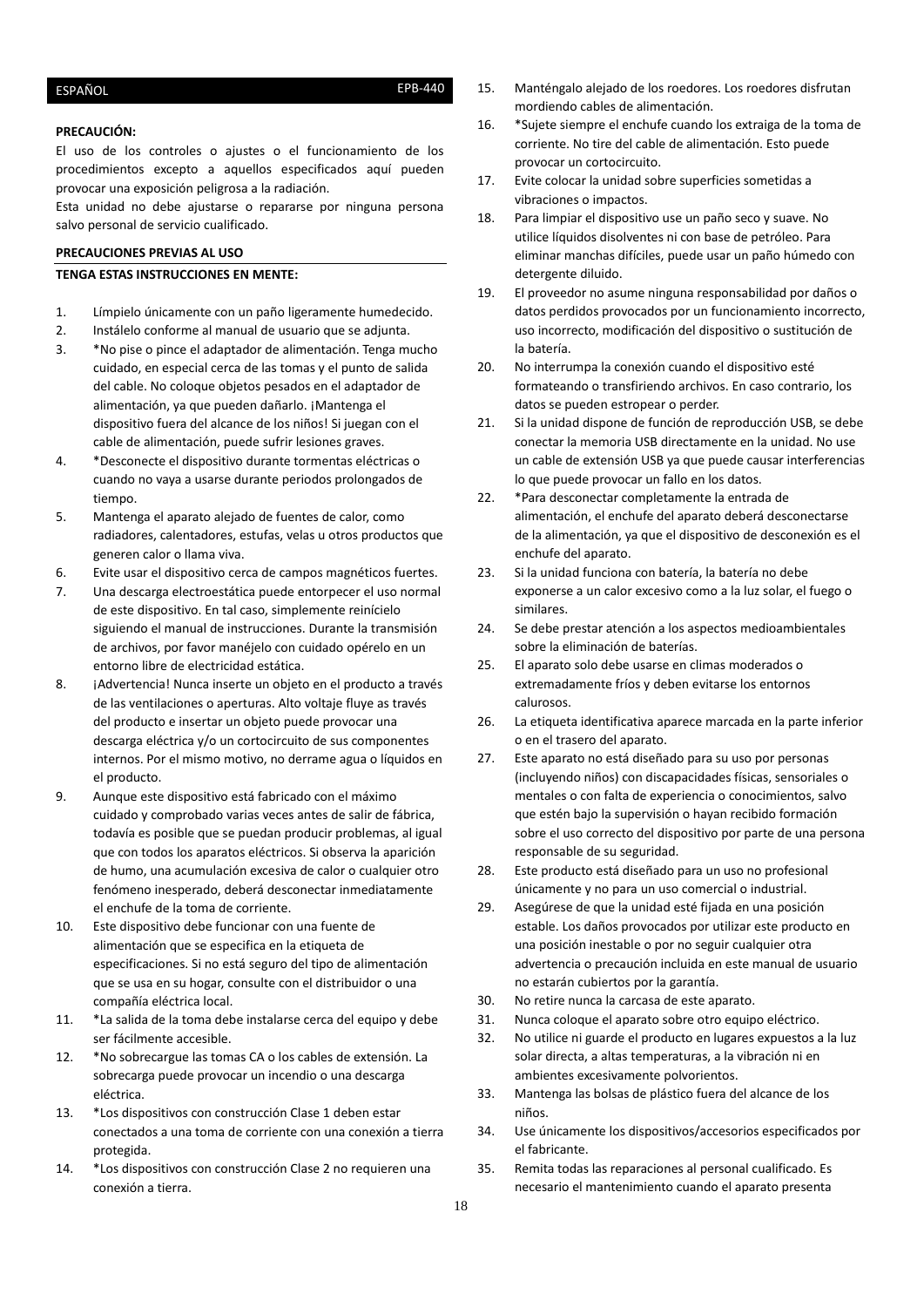cualquier daño, como el cable de alimentación o el enchufe, si no funciona normalmente o si se ha caído.

- 36. \*No utilice un cable de alimentación o enchufe deteriorado o una toma suelta. Si lo hace, podría provocar un incendio o una descarga eléctrica.
- 37. La exposición prolongada a sonidos fuertes de reproductores personales de música puede provocar pérdida de audición temporal o permanente.

# **INSTALACIÓN**

- Desembale todas las piezas y retire el material protector.
- \*No conecte la unidad a la corriente eléctrica antes de comprobar la tensión de la corriente y antes de que se hayan hecho todas las demás conexiones.

**\*Estas instrucciones solo están relacionadas con productos que usen un cable de alimentación o un adaptador de corriente CA.** 

### **Componentes:**

- 1. Tecla Home 6. Audífonos
- 2. Luz indicadora LED 7. Auricular de silicona
- 3. Lámpara indicadora de
- alimentación
- 
- 
- 8. Entrada de carga
- 
- 5. Tecla de encendido
- 
- 4. Salida del cargador 9. Agujero de conversación



### **Manual del usuario**

Encender: Pulse durante un periodo prolongado de tiempo la tecla home hasta que parpadee el indicador azul; después oirá un aviso de voz indicándole "power on" (encender).

Apagar: Pulse durante un periodo prolongado de tiempo la tecla home hasta que se ilumine el indicador rojo durante 2 segundos; después oirá un aviso de voz indicándole "power off" (apagar). Conectado: Las luces azules parpadean cada 4 segundos

Llamadas entrantes: Las luces azules parpadean rápidamente.

Aceptar la llamada: Pulse brevemente la tecla Home en el audífono **Derecho**

Pulse la tecla una vez

Rechazar la llamada: Pulse durante 1 segundo la tecla Home en el audífono **Derecho**

Música: Pulsar la tecla Home una vez es PAUSA

Pulsar la tecla Home 2 veces es SIGUIENTE CANCIÓN

Pulsar la tecla Home 3 veces es CANCIÓN ANTERIOR

Reconexión: Reconexión automática con el teléfono emparejado al conectarse (algunos teléfonos móviles necesitan una reconexión manual al teléfono)

**Tapones para oídos:** El producto se entrega con 3 pares de tapones para oídos.

Es muy importante que seleccione la talla correcta de tapones para el oído que mejor se ajusten a sus oídos. Por 2 motivos: La comodidad y estabilidad y también por la calidad del sonido: Si dispone de la talla correcta, la calidad del sonido será la mejor: Buenos bajos y música clara. Si la talla es incorrecta, el sonido puede ser malo, plano y sin bajos.



# **Emparejamiento Bluetooth** (Auriculares duales):

- 1. Coja los 2 audífonos de la carcasa de carga y pulse a la vez las teclas Home de "R" y "L" durante 1 segundo hasta que aparezca una luz azul en cada audífono; posteriormente cambian a una luz roja corta. La luz azul parpadeará brevemente cada 4 segundos para indicar que los audífonos están emparejados.
- 2. Emparejamiento por primera vez de los audífonos con el teléfono móvil. Pulse durante un periodo prolongado de tiempo la tecla Home del audífono "R" hasta que las luces azules / rojas parpadeen de forma alternativa. Active el Bluetooth de su teléfono móvil y busque el dispositivo Lenco EPB-440 en la lista de dispositivos Bluetooth y selecciónelo. La luz azul / roja en el audífono "R" se encenderá y después dejará de parpadear y así el par de audífonos están ahora conectado con el teléfono móvil. En los audífonos puede escuchar mensajes de voz "phone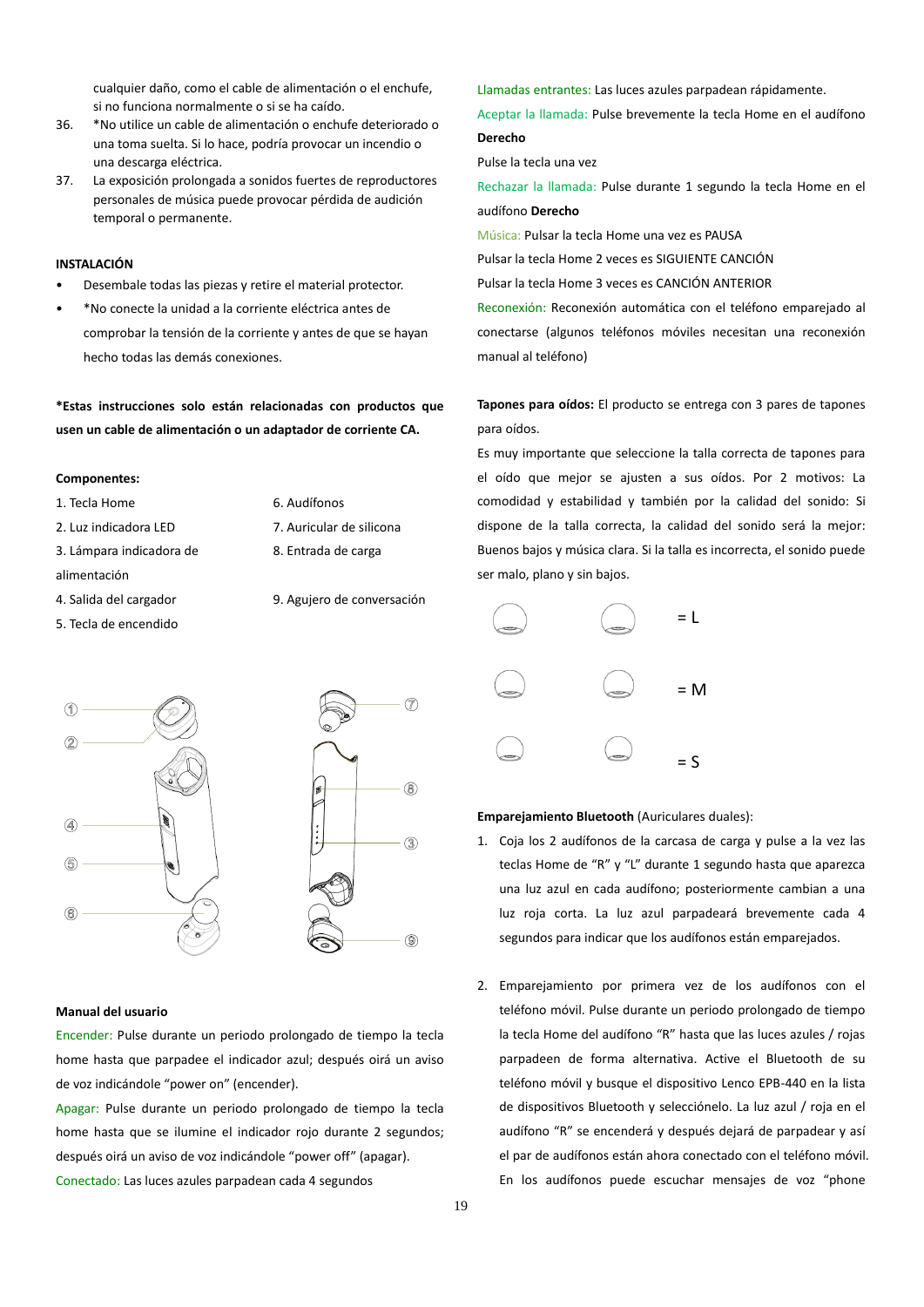connected" (conectados al teléfono) y el LED azul parpadeará cada 4 segundos en cada audífono mientras se usan.

3. Cuando desee finalizar de escuchar con los auriculares, simplemente pulse durante un periodo prolongado de tiempo la tecla Home hasta que se ilumine el LED rojo; posteriormente se apagarán los LED en ambos audífonos.

En los audífonos puede escuchar mensajes de voz "Power off".

#### **Cómo ponérselos:**

El audífono "L" debe colocarse en la oreja izquierda y el audífono "R" en la oreja derecha. La mejor posición es introducir el audífono verticalmente en el oído con las letras "L" y "R" en la parte superior y girar cada audífono hacia la dirección posterior del oído e intentar encontrar la posición donde no se muevan los audífonos cuando agite la cabeza.



#### **Carga de los dos audífonos**

1. Coloque cada audífono en la carcasa de carga. La carga se realiza mediante absorción magnética y los audífonos se cargarán automáticamente cuando se inserten en la cavidad de carga. El LED de cada audífono se iluminará de color rojo al cargar. Si no hay ninguna luz roja, probablemente indica que los audífonos no están bien colocados.

Cuando los audífonos están cargados, los LED se iluminarán de color azul y después se apagarán.



### **Carga de la carcasa de carga**

En el otro extremo de la carcasa, puede encontrar la cubierta "IN". Puede abrir esta cubierta y conectar el cable micro USB a la misma. En el otro extremo del cable puede conectar el USB al PC o a un adaptador USB-AC para cargar la carcasa de carga.

Cerca de la cubierta "IN" se pueden ver 4 LEDS: Muestran la carga restante en la carcasa de carga: 4 LED azules está lleno, 1 LED azul es batería baja: ¡Es necesario recargarlo!

Para comprobar la carga restante, simplemente pulse la Tecla de ENCENDIDO; activará los LED azules.

### **Carga de su smartphone**

Si es realmente necesario asimismo puede cargar el smartphone con la carcasa de carga de su EPB-440: Puede conectar el cable USB en el conector "OUT" de la carcasa y dispondrá de una potencia de batería máxima de 850mah. Se trata más de una batería de emergencia pero puede proporcionarle entre 1 o 2 horas de energía.